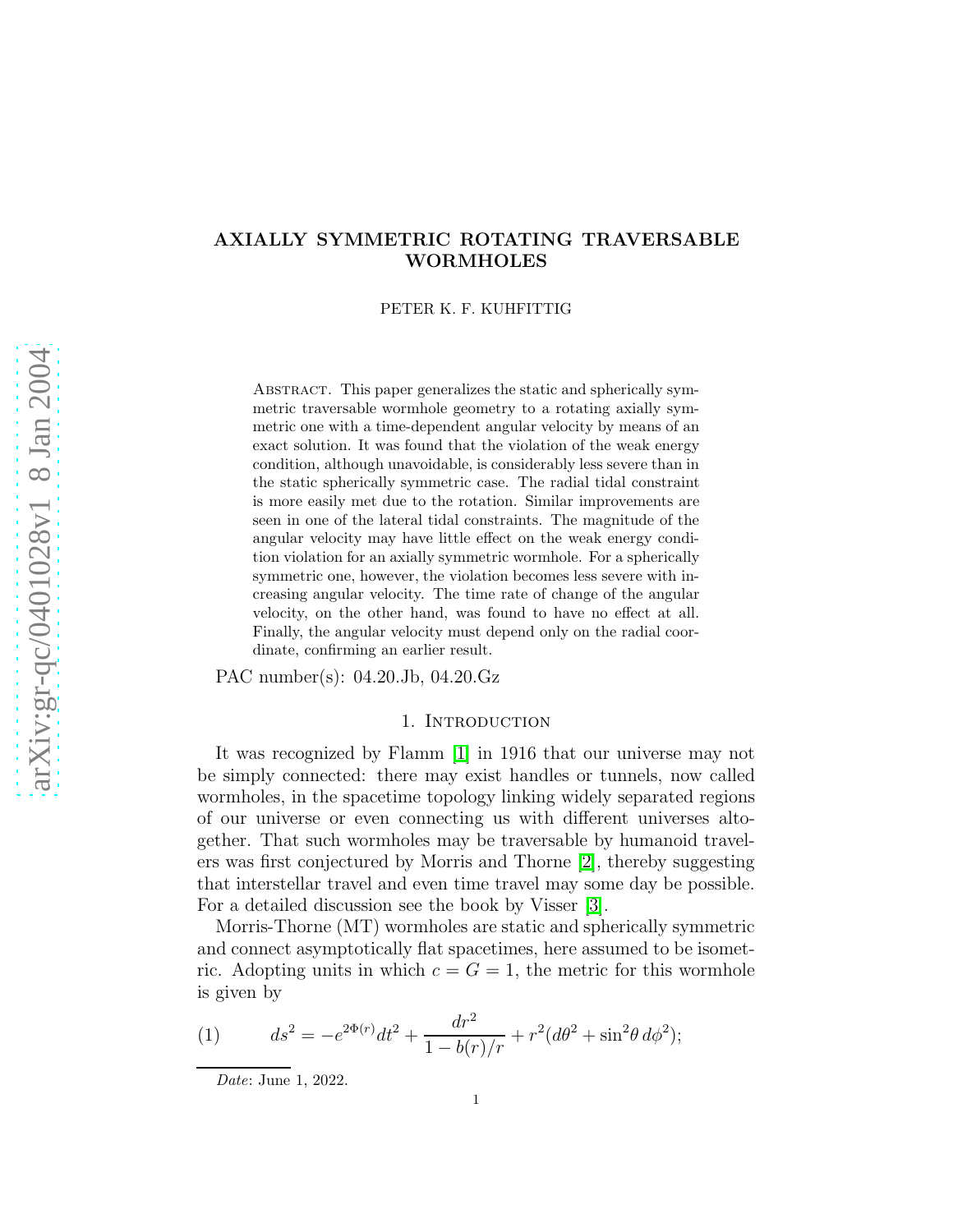$\Phi(r)$  is called the *redshift function* and  $b(r)$  the *shape function*. The shape function describes the spatial shape of the wormhole when viewed, for example, in an embedding diagram, described below.

To hold such a wormhole open, violations of certain energy conditions proved to be unavoidable. More precisely, all known forms of matter obey the weak energy condition (WEC)  $T_{\alpha\beta}\mu^{\alpha}\mu^{\beta} \geq 0$  for all timelike vectors and, by continuity, all null vectors (Friedman [\[4\]](#page-16-3)). Matter that violates this condition is called exotic by Morris and Thorne.

Various attempts have been made to generalize the MT wormhole by giving up spherical symmetry [\[3\]](#page-16-2) or by including time-dependence. A particular interesting example of the latter is the inclusion of a de Sitter scale factor multiplying the spatial part of the metric. The goal was to study the possibility of enlarging a wormhole pulled out of the spacetime foam to macroscopic size (Roman [\[5\]](#page-16-4)). A similar scale factor was used by Kim [\[6\]](#page-16-5). Yet another possibility is the use of a conformal factor  $Ω(t)$  [\[7,](#page-16-6) [8,](#page-16-7) [9,](#page-16-8) [10\]](#page-16-9):

(2) 
$$
ds^{2} = \Omega(t) \left[ -e^{2\Phi(r)}dt^{2} + e^{2\Lambda(r)}dr^{2} + r^{2}(d\theta^{2} + \sin^{2}\theta d\phi^{2}) \right].
$$

For a metric with time-dependent functions  $\Phi$  and  $\Lambda$ , see Ref. [\[11\]](#page-16-10). All these studies include a discussion of the WEC violation. Traversability conditions are investigated in [\[7\]](#page-16-6) and [\[11\]](#page-16-10).

In this paper we generalize the MT wormhole in another direction by assuming the wormhole to be rotating, not necessarily at a constant rate, and by dropping the assumption of spherical symmetry. Instead, the wormhole is assumed to be axially symmetric, i.e., symmetric with respect to the axis of rotation. Stationary axially symmetric wormholes are discussed by Teo [\[12\]](#page-16-11). It is shown that the WEC is indeed violated but that a traveler would not necessarily come into contact with any of the exotic matter. These wormholes may also have an ergoregion, where a particle cannot remain stationary with respect to spatial infinity. This is an extreme example of the well-known dragging effect in general relativity.

The main purpose of this paper is to discuss both the energy violation and the traversability conditions by first finding an exact solution. Possible restrictions on the metric coefficients recently proposed by Perez Bergliaffa and Hibberd [\[13\]](#page-16-12) are discussed in Section [7.](#page-11-0)

Proposals to search for naturally occurring wormholes, if they exist, go back at least to 1995 [\[14\]](#page-16-13). For a summary of these findings see Ref. [\[15\]](#page-16-14). While definite conclusions are still lacking, the possible existence of wormholes or the existence of negative mass cannot be ruled out.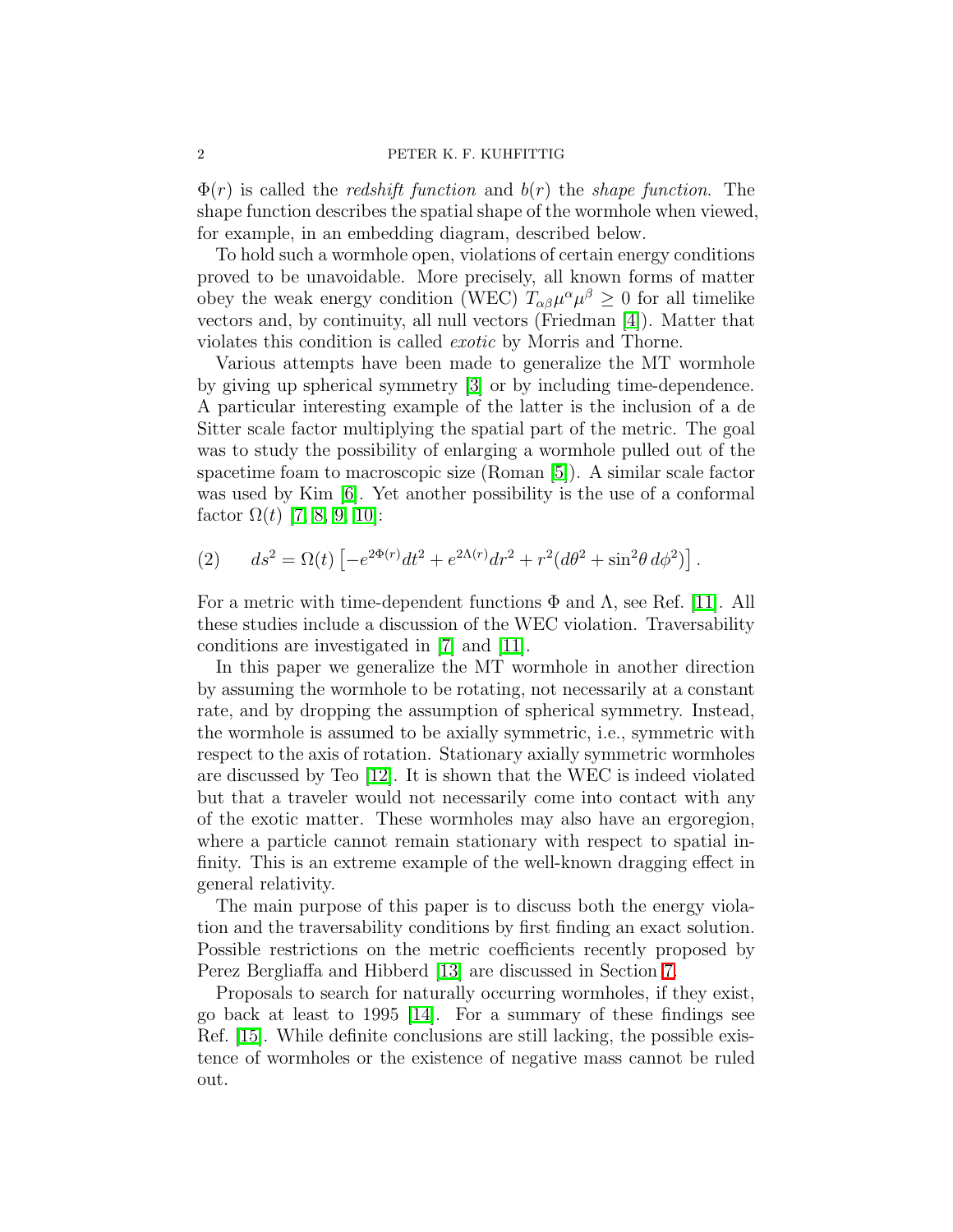# 2. THE METRIC

<span id="page-2-1"></span>The study of spacetimes that are both stationary and axially symmetric has a long history [\[16,](#page-16-15) [17,](#page-16-16) [18\]](#page-16-17). A spacetime is stationary if it possesses a time-like Killing vector field  $\eta^a = (\partial/\partial t)^a$  generating invariant time translations. Axially symmetric is formally defined as possessing a space-like Killing vector field  $\xi^a = (\partial/\partial \phi)^a$  generating invariant rotations with respect to  $\phi$ .

Suitable metrics for stationary axially symmetric fields are discussed by Islam [\[19\]](#page-16-18). We will adopt the metric suggested by Teo [\[12\]](#page-16-11), since it appears to be best-suited for obtaining an exact solution:

(3) 
$$
ds^{2} = -N^{2}dt^{2} + e^{\mu}dr^{2} + r^{2}K^{2} [d\theta^{2} + \sin^{2}\theta (d\phi - \omega dt)^{2}],
$$

where  $N, \mu, K$ , and  $\omega$  are all functions of r and  $\theta$ ;  $\omega$  is the angular velocity  $d\phi/dt$ . More precisely,

$$
\omega = \frac{d\phi}{dt} = \frac{d\phi/d\tau}{dt/d\tau} = \frac{u^{\phi}}{u^t},
$$

referred to in Ref. [\[20\]](#page-16-19) as the "angular velocity relative to the asymptotic rest frame." The connection between the metric due to a bounded rotating source and the mass and angular momentum of the source is discussed in Ref. [\[19\]](#page-16-18).

To make our solution as general as possible, we will assume that  $\omega = \omega(r, \theta, t)$  is time-dependent, so that the wormhole can no longer be called stationary. The reason for proposing this model is a practical one: if an advanced civilization were to succeed in constructing such a wormhole, it is likely to be aspherical and the rate of rotation likely to be varied. Accordingly, we will write our line element as follows:

<span id="page-2-0"></span>(4) 
$$
ds^{2} = -e^{2\lambda(r,\theta)}dt^{2} + e^{2\mu(r,\theta)}dr^{2} + [K(r,\theta)]^{2}r^{2} [d\theta^{2} - \sin^{2}\theta(d\phi - \omega(r,\theta,t)dt)^{2}].
$$

Here  $K(r, \theta)$  is a positive dimensionless function of r such that  $Kr$ determines the proper radial distance at  $(r, \theta)$  in the usual manner. In other words,  $2\pi (Kr)\sin\theta$  is the proper circumference of the circle through  $(r, \theta)$ .

So far nothing has been said about the shape function. Recall that the wormhole geometry may be conveniently described by means of an embedding diagram in three-dimensional Euclidean space at a fixed moment in time and for a fixed value of  $\theta$ , the equatorial slice  $\theta =$  $\pi/2$  [\[2,](#page-16-1) [21\]](#page-16-20). The resulting surface of revolution has the parametric form

$$
f(r, \phi) = (r \cos \phi, r \sin \phi, z(r, \theta_1)),
$$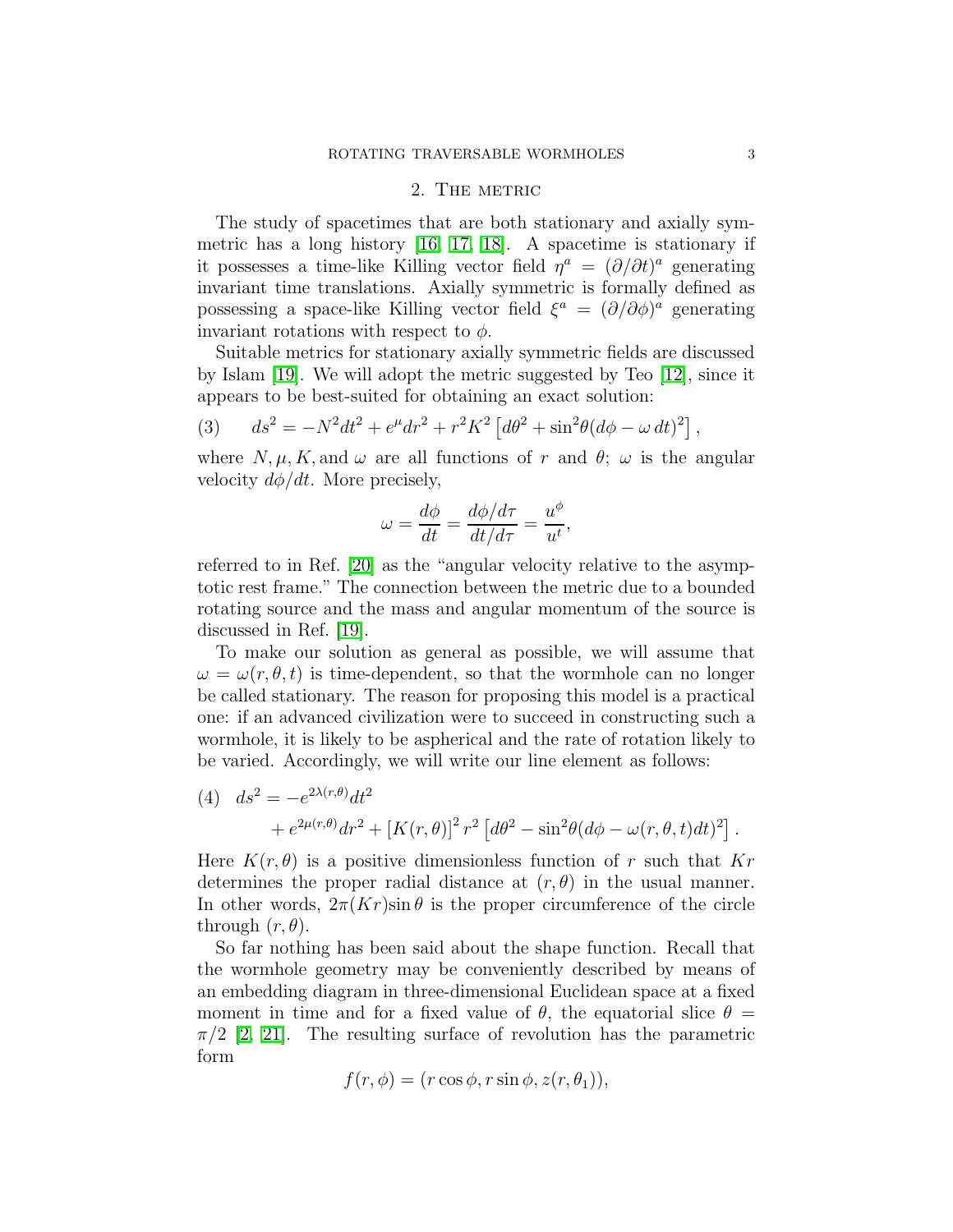where  $z = z(r, \theta)$  is some function of r and  $\theta$  and  $\theta$  is momentarily held fixed at  $\theta_1$ . As usual, we think of the surface as connecting two asymptotically flat universes. The radial coordinate decreases from  $+\infty$  in the "upper" universe to a minimum value  $r = r_0$  at the throat, and then increases again to  $+\infty$  in the "lower" universe.

Since the embedding surface must have a vertical tangent at the throat for any value of  $\theta$ , we require that

$$
\lim_{r \to r_0+} \frac{dz}{dr} = +\infty,
$$

while  $\lim_{r\to\infty} dz/dr = 0$ , the meaning of asymptotic flatness. Return-ing to the line element [\(4\)](#page-2-0), we further assume that for any fixed  $\theta$ ,  $\mu(r, \theta)$  has a vertical asymptote at  $r = r_0$ :  $\lim_{r \to r_0+} \mu(r, \theta) = +\infty$ . Also,  $\mu(r, \theta)$  is a twice differentiable function of r and  $\theta$  (as is  $\lambda(r, \theta)$ ) and is a strictly decreasing function of r with  $\lim_{r\to\infty}\mu(r,\theta)=0$ .

These requirements are met by  $z = z(r, \theta)$  for any fixed  $\theta$  such that

$$
\frac{dz}{dr} = \sqrt{e^{2\mu(r,\theta)} - 1}
$$

(for the upper universe). Furthermore,  $d^2z/dr^2 < 0$  near the throat (since  $d\mu(r, \theta_1)/dr < 0$ ), as required by the "flaring out" condition in Ref. [\[2\]](#page-16-1). The shape function is now defined by

$$
e^{2\mu(r,\theta)} = \frac{1}{1 - \frac{b(r,\theta)}{r}}.
$$

It follows that

$$
b(r,\theta) = r\left(1 - e^{-2\mu(r,\theta)}\right).
$$

Finally, at the throat itself, b must be independent of  $\theta$ . It is readily checked that  $\partial b/\partial \theta = 0$  at  $r = r_0$ .

#### <span id="page-3-0"></span>3. THE SOLUTION

Let us write the line element [\(4\)](#page-2-0) in slightly more compact form:

(5) 
$$
ds^{2} = -e^{2\lambda}dt^{2} + e^{2\mu}dr^{2} + K^{2}r^{2} \left[d\theta^{2} + \sin^{2}\theta(d\phi - \omega dt)^{2}\right].
$$

To make the analysis tractable, we choose an orthonormal basis  $\{e_{\hat{\alpha}}\}$ which is dual to the following 1-form basis:

(6) 
$$
\theta^0 = e^{\lambda} dt, \qquad \theta^1 = e^{\mu} dr, \qquad \theta^2 = Kr d\theta
$$

and

(7) 
$$
\theta^3 = Kr \sin \theta (d\phi - \omega dt).
$$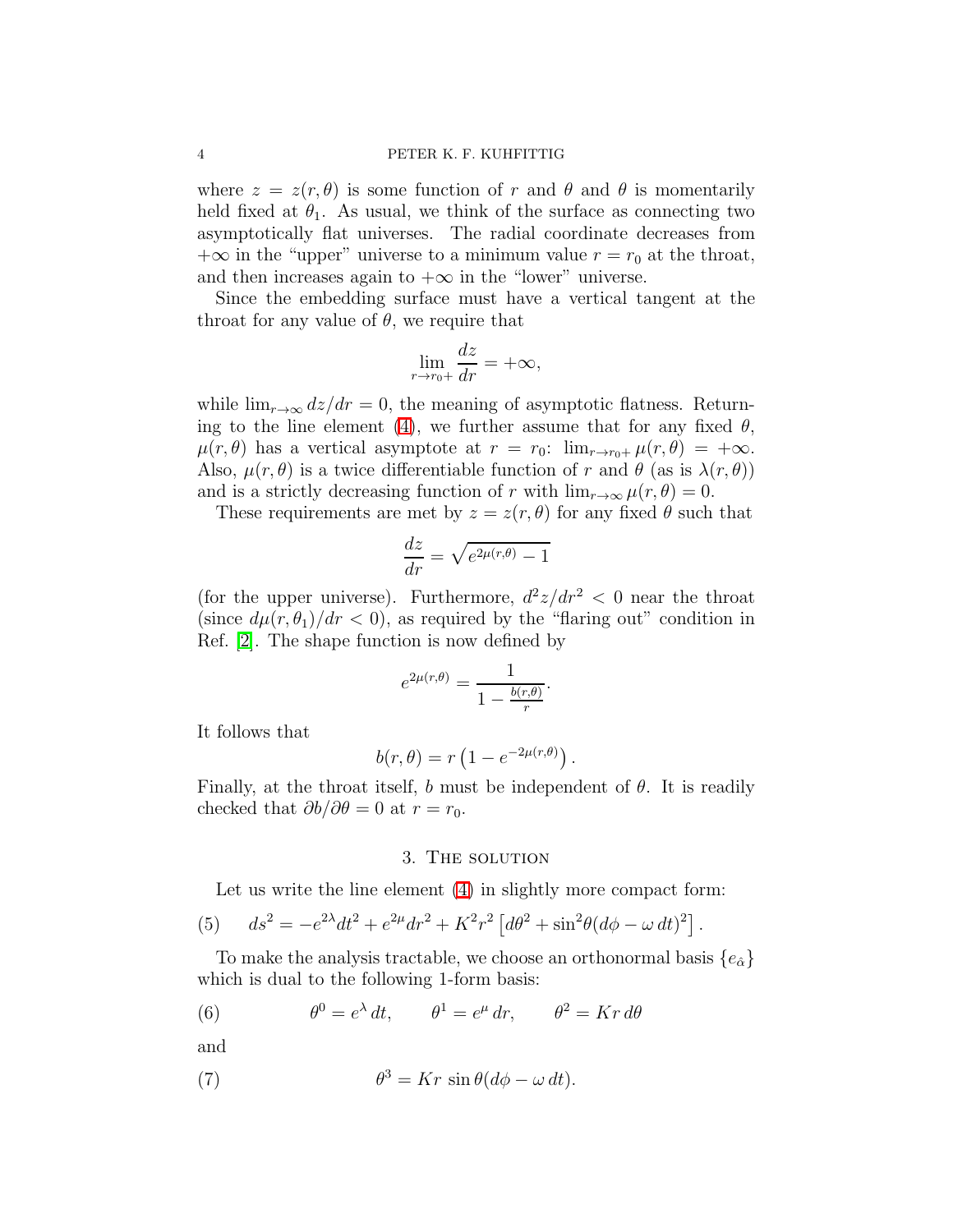(See also Ref. [\[23\]](#page-16-21).) As a result,

(8) 
$$
dt = e^{-\lambda} \theta^0, \qquad dr = e^{-\mu} \theta^1, \qquad d\theta = \frac{1}{Kr} \theta^2,
$$

<span id="page-4-0"></span>and

(9) 
$$
d\phi = \frac{1}{Kr\sin\theta}\theta^3 + \omega e^{-\lambda}\theta^0.
$$

Furthermore,

$$
ds^{2} = -(d\theta^{0})^{2} + (d\theta^{1})^{2} + (d\theta^{2})^{2} + (d\theta^{3})^{2}.
$$

Since the orthonormal basis is itself rotating, some information regarding  $\omega$  is going to be lost. We will briefly return to this topic at the end of the last section. (In particular, it will be shown that the magnitude of  $\omega$  must be restricted.) To do so, we need the components of the fundamental metric tensor  ${g_{\alpha\beta}}$ , as well as  ${g^{\alpha\beta}}$ , in the  $(t, r, \theta, \phi)$ -coordinate system:

(10) 
$$
g_{tt} = -e^{2\lambda} + K^2 r^2 \omega^2 \sin^2 \theta, \qquad g_{t\phi} = -K^2 r^2 \omega \sin^2 \theta,
$$

<span id="page-4-1"></span>
$$
g_{rr} = e^{2\mu}
$$
,  $g_{\theta\theta} = K^2 r^2$ ,  $g_{\phi\phi} = K^2 r^2 \sin^2 \theta$ ,

<span id="page-4-2"></span>and

(11) 
$$
g^{tt} = -e^{-2\lambda}, \qquad g^{t\phi} = -\omega e^{-2\lambda}, \qquad g^{rr} = e^{-2\mu},
$$

$$
g^{\theta\theta} = \frac{1}{K^2 r^2}, \qquad g^{\phi\phi} = \frac{1}{K^2 r^2 \sin^2 \theta} - \omega^2 e^{-2\lambda}.
$$

The last component,  $g^{\phi\phi}$ , bears a striking similarity to  $d\phi$  in Eq. [\(9\)](#page-4-0).

To obtain the curvature 2-forms and the components of the Riemann curvature tensor, we use the method of differential forms (Ref. [\[22\]](#page-16-22)). To that end we calculate the following exterior derivatives in terms of  $\theta^i$ :

$$
d\theta^{0} = \frac{\partial \lambda}{\partial r} e^{-\mu} \theta^{1} \wedge \theta^{0} + \frac{1}{Kr} \frac{\partial \lambda}{\partial \theta} \theta^{2} \wedge \theta^{0}, \qquad d\theta^{1} = \frac{1}{Kr} \frac{\partial \mu}{\partial \theta} \theta^{2} \wedge \theta^{1},
$$

$$
d\theta^{2} = \left(\frac{1}{r} e^{-\mu} + \frac{1}{K} \frac{\partial K}{\partial r} e^{-\mu}\right) \theta^{1} \wedge \theta^{2},
$$

and

$$
d\theta^3 = -Kr\frac{\partial\omega}{\partial r}e^{-\lambda}e^{-\mu}\sin\theta \ \theta^1 \wedge \theta^0 - \frac{\partial\omega}{\partial\theta}e^{-\lambda}\sin\theta \ \theta^2 \wedge \theta^0
$$
  
+  $\left(\frac{1}{r}e^{-\mu} + \frac{1}{K}\frac{\partial K}{\partial r}e^{-\mu}\right)\theta^1 \wedge \theta^3 + \left(\frac{1}{Kr}\cot\theta + \frac{1}{K^2r}\frac{\partial K}{\partial\theta}\right)\theta^2 \wedge \theta^3.$ 

The connection 1-forms  $\omega^i{}_k$  have the symmetry

$$
\omega^0{}_i = \omega^i{}_0 \ (i = 1, 2, 3), \text{ and } \omega^i{}_j = -\omega^j{}_i \ (i, j = 1, 2, 3, i \neq j)
$$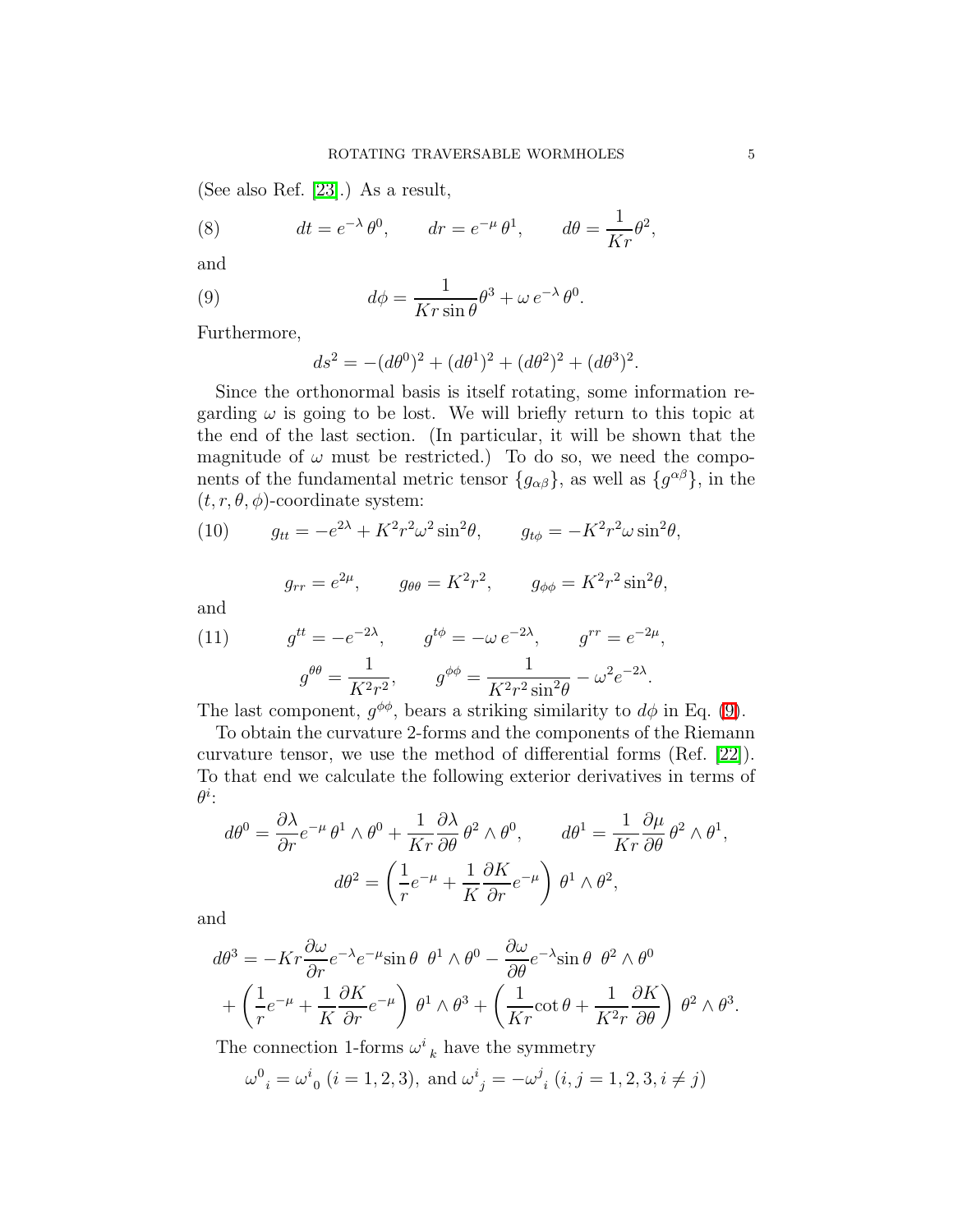and are related to the basis  $\theta^i$  by

$$
d\theta^i = -\omega^i{}_k \wedge \theta^k.
$$

The solution of this system is found to be

$$
\omega_1^0 = \frac{1}{2} K r \frac{\partial \omega}{\partial r} e^{-\lambda} e^{-\mu} \sin \theta \, \theta^3 + \frac{\partial \lambda}{\partial r} e^{-\mu} \, \theta^0,
$$
  
\n
$$
\omega_2^0 = \frac{1}{K r} \frac{\partial \lambda}{\partial \theta} \, \theta^0 + \frac{1}{2} \frac{\partial \omega}{\partial \theta} e^{-\lambda} \sin \theta \, \theta^3,
$$
  
\n
$$
\omega_3^0 = \frac{1}{2} K r \frac{\partial \omega}{\partial r} e^{-\lambda} e^{-\mu} \sin \theta \, \theta^1 + \frac{1}{2} \frac{\partial \omega}{\partial \theta} e^{-\lambda} \sin \theta \, \theta^2,
$$
  
\n
$$
\omega_2^1 = \frac{1}{K r} \frac{\partial \mu}{\partial \theta} \, \theta^1 - \left( \frac{1}{r} e^{-\mu} + \frac{1}{K} \frac{\partial K}{\partial r} e^{-\mu} \right) \, \theta^2,
$$
  
\n
$$
\omega_3^1 = \frac{1}{2} K r \frac{\partial \omega}{\partial r} e^{-\lambda} e^{-\mu} \sin \theta \, \theta^0 - \left( \frac{1}{r} e^{-\mu} + \frac{1}{K} \frac{\partial K}{\partial r} e^{-\mu} \right) \, \theta^3,
$$
  
\n
$$
\omega_3^2 = \frac{1}{2} \frac{\partial \omega}{\partial \theta} e^{-\lambda} \sin \theta \, \theta^0 - \left( \frac{1}{K r} \cot \theta + \frac{1}{K^2 r} \frac{\partial K}{\partial \theta} \right) \, \theta^3.
$$

The curvature 2-forms  $\Omega^{i}{}_{j}$  are calculated directly from the Cartan structural equations

$$
\Omega^i{}_j = d\omega^i{}_j + \omega^i{}_k \wedge \omega^k{}_j.
$$

The results are given in the Appendix. Since the components of the Riemann curvature tensor can be read off directly using the formula

$$
\Omega^i_{\ j} = -\frac{1}{2} R_{m n j}^{\ \ i} \theta^m \wedge \theta^n,
$$

there is no need to list them explicitly. As an example, suppose we let  $m = 0$  and  $n = 1$  in the equation

$$
\Omega^0_{\ 1} = -\frac{1}{2} R_{mn1}^{\quad 0} \theta^m \wedge \theta^n.
$$

Then

$$
\begin{split} \Omega^0{}_1&=-\frac{1}{2}{R_{011}}^0\;\theta^0\wedge\theta^1-\frac{1}{2}{R_{101}}^0\;\theta^1\wedge\theta^0\\ &=-{R_{011}}^0\;\theta^0\wedge\theta^1={R_{011}}^0\;\theta^1\wedge\theta^0. \end{split}
$$

Thus  $R_{011}^0 = A(1,0)$  in the Appendix. (As in Ref. [\[22\]](#page-16-22), we omit the hats whenever numerical indices are used.)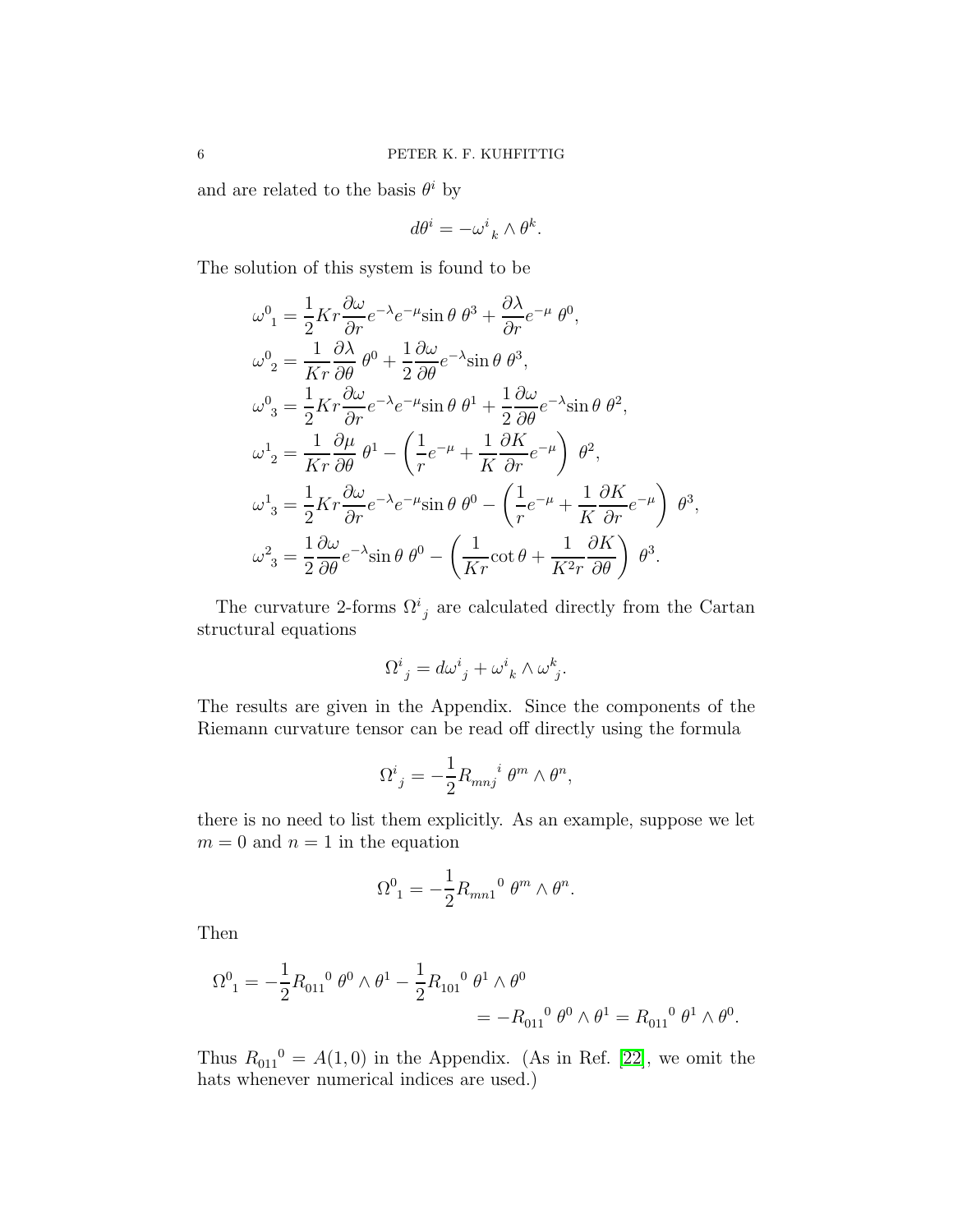#### 4. WEC violation

As with any traversable wormhole, we would expect a violation of the weak energy condition near the throat:  $T_{\hat{\alpha}\hat{\beta}}\mu^{\hat{\alpha}}\mu^{\hat{\beta}} \geq 0$  for all null vectors. As in Morris and Thorne [\[2\]](#page-16-1) and Roman [\[5\]](#page-16-4) we use a radial outgoing null vector  $\mu^{\hat{\alpha}} = (\mu^{\hat{t}}, \mu^{\hat{r}}, 0, 0) = (1, 1, 0, 0)$ . In our orthonormal frame we expect to have the usual stress-energy components  $T_{\hat{t}\hat{t}}, T_{\hat{r}\hat{r}},$  $T_{\hat{\theta}\hat{\theta}}, T_{\hat{\phi}\hat{\phi}},$  as well as  $T_{\hat{t}\hat{\phi}},$  which represents the rotation of the matter distribution [\[12\]](#page-16-11).

From  $G_{\hat{\alpha}\hat{\beta}} = R_{\hat{\alpha}\hat{\beta}} - \frac{1}{2} R g_{\hat{\alpha}\hat{\beta}}$  and  $R_{ab} = R_{acb}^c$ , we have  $G_{00} + G_{11} =$  $R_{00} + R_{11} = R_{011}^{0} + R_{022}^{0} + R_{033}^{0} - R_{011}^{0} - R_{122}^{1} - R_{133}^{1}$ . A short calculation yields

<span id="page-6-1"></span>(12) 
$$
8\pi (T_{\hat{t}\hat{t}} + T_{\hat{r}\hat{r}}) = R_{\hat{t}\hat{t}} + R_{\hat{r}\hat{r}}
$$
  
\n
$$
= \frac{2}{r} e^{-2\mu} \left( \frac{\partial \lambda}{\partial r} + \frac{\partial \mu}{\partial r} \right) + \frac{2}{K} \frac{\partial K}{\partial r} e^{-2\mu} \left( \frac{\partial \lambda}{\partial r} + \frac{\partial \mu}{\partial r} \right)
$$
  
\n
$$
+ \frac{1}{K^2 r^2} \left( \frac{\partial \lambda}{\partial \theta} - \frac{\partial \mu}{\partial \theta} \right) \cot \theta + \frac{1}{K^2 r^2} \left( \frac{\partial^2 \lambda}{\partial \theta^2} - \frac{\partial^2 \mu}{\partial \theta^2} \right)
$$
  
\n
$$
+ \frac{1}{K^2 r^2} \left[ \left( \frac{\partial \lambda}{\partial \theta} \right)^2 - \left( \frac{\partial \mu}{\partial \theta} \right)^2 \right] + \left( -\frac{4}{Kr} \frac{\partial K}{\partial r} e^{-2\mu} \right)
$$
  
\n
$$
+ \left( -\frac{2}{K} \frac{\partial^2 K}{\partial r^2} e^{-2\mu} \right) + \left[ -\frac{1}{2} \left( \frac{\partial \omega}{\partial \theta} \right)^2 e^{-2\lambda} \sin^2 \theta \right].
$$

(We have used the Einstein field equations  $G_{\hat{\alpha}\hat{\beta}} = 8\pi T_{\hat{\alpha}\hat{\beta}}$ .)

<span id="page-6-0"></span>To put this rather long expression in perspective, consider the static spherical case [\[11\]](#page-16-10), where only the first term survives:

(13) 
$$
T_{\hat{t}\hat{t}} + T_{\hat{r}\hat{r}} = \rho - \tau = \frac{1}{8\pi} \left(\frac{2}{r}\right) e^{-2\mu} \left(\frac{d\lambda}{dr} + \frac{d\mu}{dr}\right).
$$

Referring to Sect. [2,](#page-2-1) recall that the throat corresponds to the value  $r = r_0$ . So if  $\mu$  is a smooth function of r and given that  $\lim_{r \to r_0+} \mu(r) =$  $+\infty$ , it follows that  $\lim_{r\to r_0+} d\mu/dr = -\infty$ . In Ref. [\[11\]](#page-16-10),  $\lambda(r) = -\kappa/r$ ,  $\kappa > 0$ , so that  $d\lambda/dr = \kappa/r^2$ , making  $\rho - \tau$  negative near the throat. That a violation of the WEC cannot be avoided regardless of the choice of  $\lambda(r)$  can be seen geometrically. For if  $\lim_{r\to r_0+} d\lambda/dr$  is positive and finite, then the sum on the right side of Eq. [\(13\)](#page-6-0) is negative near the throat. This might be avoided if  $\lim_{r\to r_0+} d\lambda/dr = +\infty$ . But then  $\lim_{r \to r_0+} \lambda(r) = -\infty$  and  $e^{2\lambda(r)} \to 0$ , which yields an event horizon.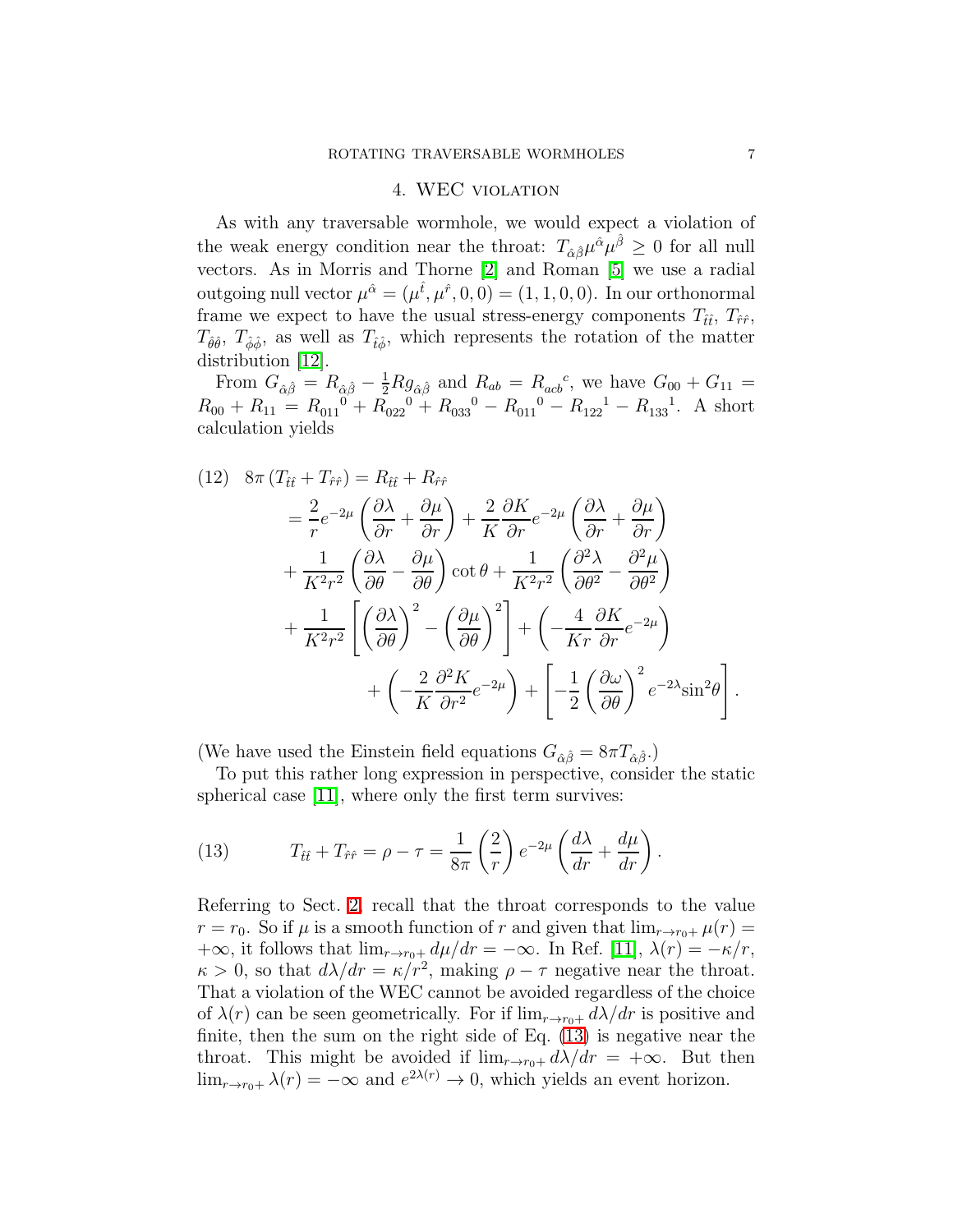The main goal in this section is to show that for a rotating axially symmetric wormhole the WEC violation is, in principle, much less severe than for the static spherically symmetric case by a suitable choice of  $\lambda$  and  $\mu$ . The functions were chosen primarily for convenience, keeping the analysis simple and accommodating the next section at the same time.

<span id="page-7-0"></span>Taking  $k, A$ , and  $B$  to be constants, let

(14) 
$$
\lambda(r,\theta) = -\frac{k}{r} \left[ -\frac{1}{3} \left( \frac{\pi}{2} - \theta \right)^3 + A \right], \quad 0 < \theta \le \frac{\pi}{2}, \quad k > 0,
$$

<span id="page-7-1"></span>where  $A$  is large enough to keep the expression inside the brackets positive, and

(15) 
$$
\mu(r,\theta) = \frac{k\epsilon}{r-r_0} \left[ \left( \frac{\pi}{2} - \theta \right) + B \right], \quad 0 < \theta \le \frac{\pi}{2}, \quad k, B > 0,
$$

where  $\epsilon > 0$  is a small constant. On the interval  $[\pi/2, \pi)$  each function is defined to be the "mirror image," i.e.,  $\lambda$  and  $\mu$  are symmetric about  $\theta = \pi/2$ . So the discussion may be confined to the interval  $(0, \pi/2]$ .

The partial derivatives are listed next for easy reference:

$$
\frac{\partial \lambda}{\partial r} = \frac{k}{r^2} \left[ -\frac{1}{3} \left( \frac{\pi}{2} - \theta \right)^3 + A \right], \quad \frac{\partial \mu}{\partial r} = -\frac{k\epsilon}{(r - r_0)^2} \left[ \left( \frac{\pi}{2} - \theta \right) + B \right],
$$
  

$$
\frac{\partial \lambda}{\partial \theta} = -\frac{k}{r} \left( \frac{\pi}{2} - \theta \right)^2,
$$

$$
\frac{\partial \mu}{\partial \theta} = -\frac{k\epsilon}{r - r_0},
$$
  

$$
\frac{\partial^2 \lambda}{\partial \theta^2} = \frac{2k}{r} \left( \frac{\pi}{2} - \theta \right),
$$

$$
\frac{\partial^2 \mu}{\partial \theta^2} = 0.
$$

On the right side of Eq. [\(12\)](#page-6-1), the first two terms are similar to those in Eq. [\(13\)](#page-6-0). The first term is therefore negative. The fourth term is stricly positive for  $\theta \neq \pi/2$ , while the third term is positive near the throat. In the fifth term the expression

$$
\left(\frac{\partial \lambda}{\partial \theta}\right)^2 - \left(\frac{\partial \mu}{\partial \theta}\right)^2 = \frac{k^2}{r^2} \left(\frac{\pi}{2} - \theta\right)^4 - \frac{k^2 \epsilon^2}{(r - r_0)^2}
$$

is similar to the first term but the quadratic factor  $\epsilon^2$  reduces the size of the second term, thereby making the fifth term less harmful.

To study the effect of  $K(r, \theta)$ , we adopt a function similar to one suggested by Teo [\[12\]](#page-16-11),

$$
K(r,\theta) = 1 + \frac{(4a\,\sin\theta)^2}{r}.
$$

Now the second and sixth terms are positive, as well. The seventh term is close to zero near the throat, thanks to the factor  $e^{-2\mu}$ , and so is completely overshadowed by the third and fourth terms.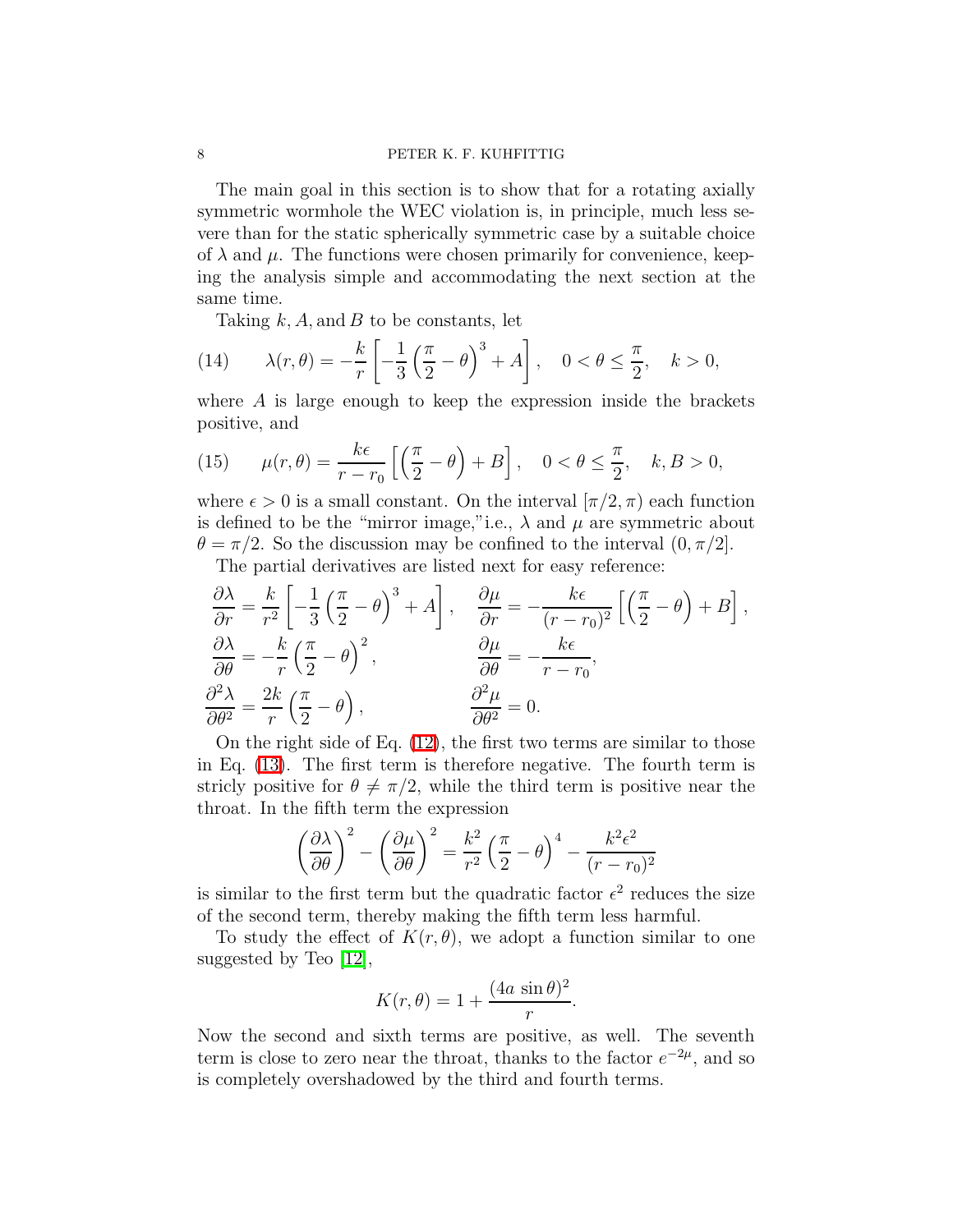The last term is more of a problem, being strictly negative. However, for Teo's choice,  $\omega = 2a/r^3$ , where a is the total angular momentum of the wormhole, the last term is zero. Requiring  $\omega$  to be independent of  $\theta$ may be unavoidable, a conclusion also reached by Khatsymovsky [\[23\]](#page-16-21), who states that for a macroscopic wormhole to exist, the angular velocity must be independent of  $\theta$ .

With the last term eliminated, we see that a drastic reduction in the energy condition violation is indeed possible, at least in principle.

Remark: We will see in the next section that the absolute value of the first term exceeds that of the second term. Otherwise the WEC violation would appear to have been eliminated completely.

#### 5. Traversibility conditions

Another area in which improvements over the static spherically symmetric case are possible is in the study of tidal constraints. In particular, for an infalling radial observer the components of the Riemann curvature tensor are found relative to the following orthonormal basis (from the usual Lorentz transformations):

<span id="page-8-0"></span>(16)

$$
e_{\hat{0}'} = \gamma e_{\hat{t}} \mp \gamma \left(\frac{v}{c}\right) e_{\hat{r}}, \quad e_{\hat{1}'} = \mp \gamma e_{\hat{r}} + \gamma \left(\frac{v}{c}\right) e_{\hat{t}}, \quad e_{\hat{2}'} = e_{\hat{\theta}}, \quad e_{\hat{3}'} = e_{\hat{\phi}}.
$$

A traveler should not experience any tidal forces larger than those on Earth. As outlined in Ref. [\[2\]](#page-16-1), the radial tidal constraint is given by

$$
|R_{\hat{1}'\hat{0}'\hat{1}'\hat{0}'}| \le \frac{g_{\oplus}}{c^2 \times 2 \,\mathrm{m}} \approx \frac{1}{(10^8 \,\mathrm{m})^2},
$$

assuming an observer 2 m tall. We have

(17) 
$$
|R_{\hat{1}'\hat{0}'\hat{1}'\hat{0}'}| = |R_{\hat{r}\hat{t}\hat{r}\hat{t}}| = \left| e^{-2\mu} \left[ \frac{\partial^2 \lambda}{\partial r^2} - \frac{\partial \lambda}{\partial r} \frac{\partial \mu}{\partial r} + \left( \frac{\partial \lambda}{\partial r} \right)^2 \right] + \left( -\frac{3}{4} \right) K^2 r^2 \left( \frac{\partial \omega}{\partial r} \right)^2 e^{-2\lambda} e^{-2\mu} \sin^2 \theta + \frac{1}{K^2 r^2} \frac{\partial \lambda}{\partial \theta} \frac{\partial \mu}{\partial \theta} \right|
$$

In the static spherically symmetric case only the first term survives. The second term, which involves the angular velocity, reduces the size of  $|R_{\hat{r}\hat{t}\hat{r}\hat{t}}|$ : the first term,

$$
e^{-2\mu} \left[ \frac{\partial^2 \lambda}{\partial r^2} + \left( -\frac{\partial \lambda}{\partial r} \frac{\partial \mu}{\partial r} \right) + \left( \frac{\partial \lambda}{\partial r} \right)^2 \right],
$$

.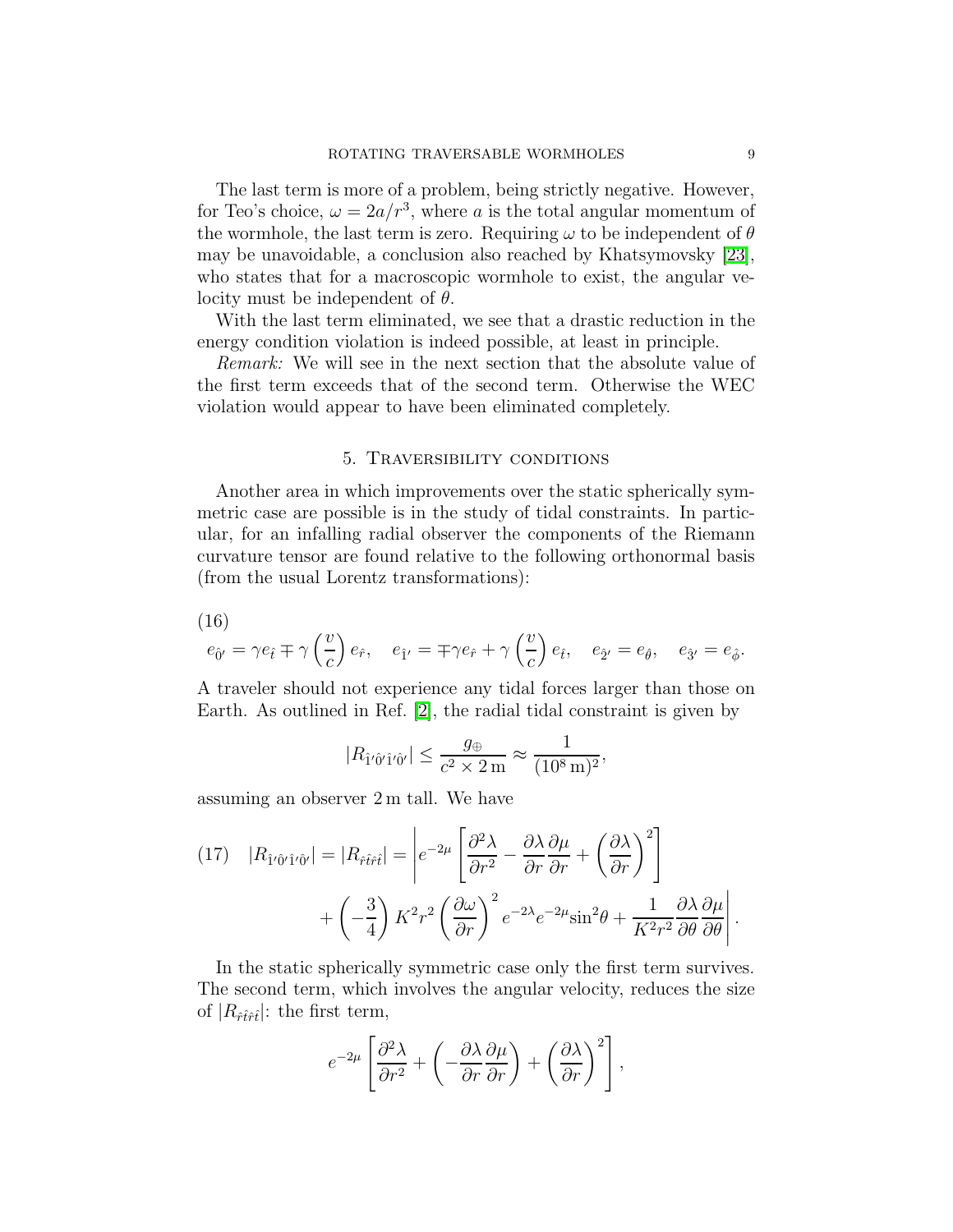is positive near the throat because the positive middle term inside the brackets contains the factor  $(r - r_0)^2$  in the denominator. For the same reason the first term is larger than the absolute value of the second (near the throat). Since the second term is negative, the net result, so far, is a reduction in the size of  $|R_{\hat{r}\hat{t}\hat{r}\hat{t}}|$ .

Concerning the last term, we need to remember that our wormhole is not spherically symmetric. The tidal forces experienced may therefore depend on the direction of approach. So we must ask the traveler to approach the throat in the equatorial plane  $\theta = \pi/2$ , and here  $\partial \lambda / \partial \theta = 0.$ 

To study the first of the lateral tidal constraints,  $|R_{\hat{2}'\hat{0}'\hat{2}'\hat{0}'}| \leq (10^8 \,\mathrm{m})^{-2}$ , we have from Eq. [\(16\)](#page-8-0),

$$
|R_{\hat{2}'\hat{0}'\hat{2}'\hat{0}'}| = \gamma^2 |R_{\hat{\theta}\hat{t}\hat{\theta}\hat{t}}| + \gamma^2 \left(\frac{v}{c}\right)^2 |R_{\hat{\theta}\hat{r}\hat{\theta}\hat{r}}|.
$$

As usual, this is a constraint on the velocity of the traveler. It is assumed in Ref. [\[2\]](#page-16-1) that the spaceship decelerates until it comes to rest at the throat. So only the first term needs to be examined:

(18) 
$$
|R_{\hat{\theta}\hat{t}\hat{\theta}\hat{t}}| = |R_{022}^0|
$$
  
= 
$$
\left| \frac{1}{r} \frac{\partial \lambda}{\partial r} e^{-2\mu} + \frac{1}{K^2 r^2} \frac{\partial^2 \lambda}{\partial \theta^2} + \frac{1}{K^2 r^2} \left( \frac{\partial \lambda}{\partial \theta} \right)^2 - \frac{1}{K^3 r^2} \frac{\partial K}{\partial \theta} \frac{\partial \lambda}{\partial \theta} + \frac{1}{K} \frac{\partial K}{\partial r} \frac{\partial \lambda}{\partial r} e^{-2\mu} - \frac{3}{4} \left( \frac{\partial \omega}{\partial \theta} \right)^2 e^{-2\lambda} \sin^2 \theta \right|.
$$

In the static spherically symmetric case only the positive first term survives. Once again requiring that the traveler approach the throat in the equatorial plane  $\theta = \pi/2$ , the next three terms are zero. The last term is also zero due to the earlier requirement  $\partial \omega / \partial \theta = 0$ . The fourth term is negative, and for our choice of  $K(r, \theta)$ 

$$
\left|\frac{1}{K}\frac{\partial K}{\partial r}\frac{\partial \lambda}{\partial r}e^{-2\mu}\right| < \left|\frac{1}{r}\frac{\partial \lambda}{\partial r}e^{-2\mu}\right|.
$$

We therefore have a reduction in the size of  $|R_{\hat{\theta} \hat{t} \hat{\theta} \hat{t}}|$ .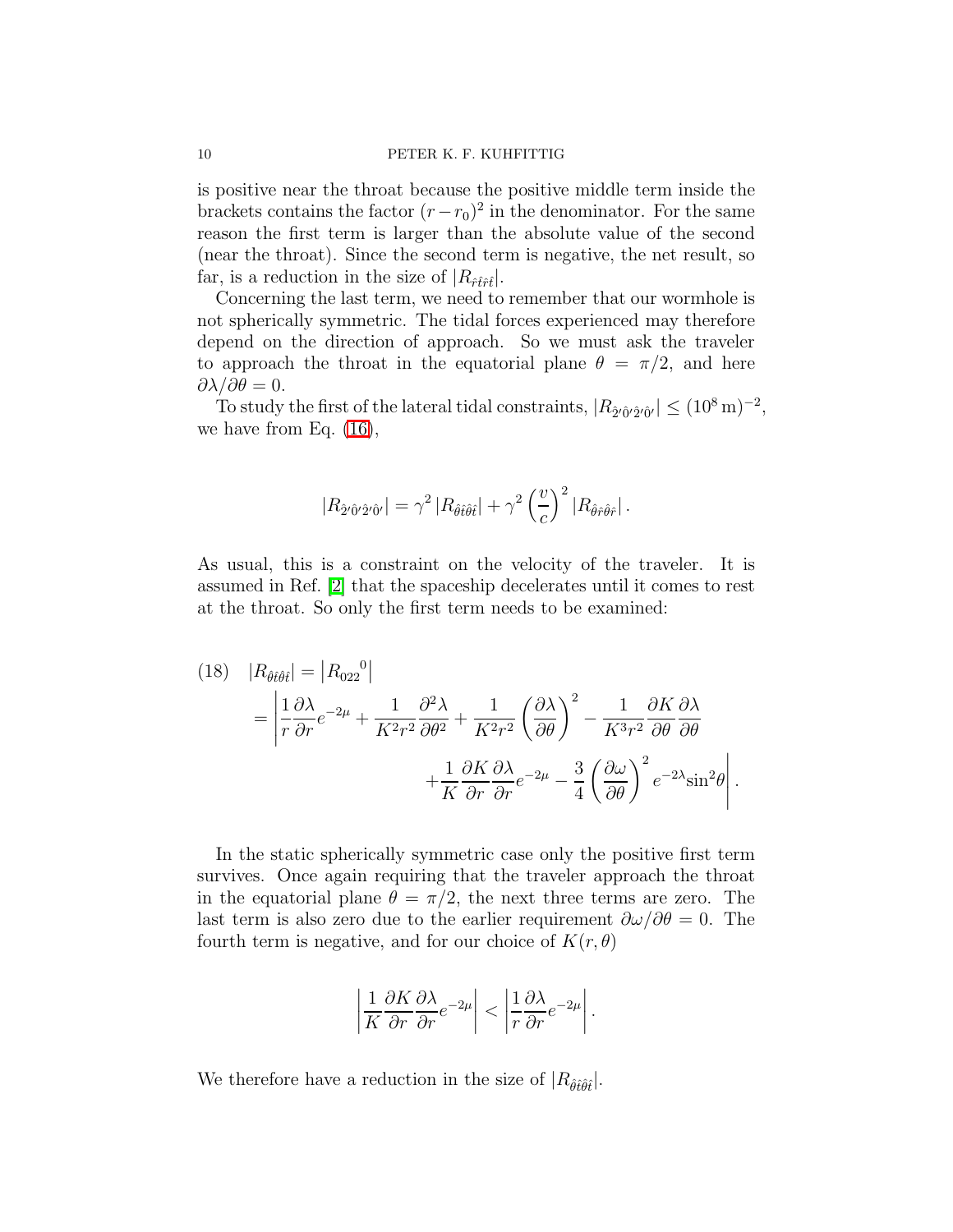For the remaining lateral tidal constraint we need to examine

(19) 
$$
\left| R_{\hat{\phi}\hat{t}\hat{\phi}\hat{t}} \right| = \left| R_{033}{}^{0} \right| = \left| \frac{1}{r} \frac{\partial \lambda}{\partial r} e^{-2\mu} + \frac{1}{K} \frac{\partial K}{\partial r} \frac{\partial \lambda}{\partial r} e^{-2\mu} + \frac{1}{4} K^{2} r^{2} \left( \frac{\partial \omega}{\partial r} \right)^{2} e^{-2\lambda} e^{-2\mu} \sin^{2} \theta + \frac{1}{K^{2} r^{2}} \frac{\partial \lambda}{\partial \theta} \cot \theta + \frac{1}{K^{3} r^{2}} \frac{\partial K}{\partial \theta} \frac{\partial \lambda}{\partial \theta} + \frac{1}{4} \left( \frac{\partial \omega}{\partial \theta} \right)^{2} e^{-2\lambda} \sin^{2} \theta \right|.
$$

The first two terms appeared in the other lateral constraint; the result is a reduction in the size of  $|R_{\hat{\phi}\hat{t}\hat{\phi}\hat{t}}|$ . Unfortunately, the next term is posļ itive. Although small due to the factor  $e^{-2\mu}$ , the overall result is hard to quantify and may actually be less favorable than the corresponding static case. (It helps that the next two terms are zero for  $\theta = \pi/2$ , while the last term vanishes due to the requirement  $\partial \omega / \partial \theta = 0.$ )

#### 6. The effect of rotation

In proposing a model with a time-dependent  $\omega$ , i.e., an angular acceleration or deceleration, it was hoped that the findings in the last two sections would be strengthened. As it turns out, however, none of the derivatives with respect to time occurring in the curvature 2-forms found their way into the earlier calculations.

This failure suggests that the effect of rotation be studied from a different perspective. Since we are using a rotating basis, some information regarding  $\omega$  was lost: no  $\omega$ 's appear in any of the curvature 2-forms, although the derivatives do. So it may be useful to examine the weak energy condition violation relative to the  $(t, r, \theta, \phi)$ -coordinate system.

The expression for  $T_{tt} + T_{rr}$ , calculated by the traditional method using the fundamental metric tensor (Equations [\(10\)](#page-4-1) and [\(11\)](#page-4-2)), contain the old terms in Eq. [\(12\)](#page-6-1), but not, of course, in the orthonormal frame. The new terms all contain  $\omega$ :

$$
8\pi (T_{tt} + T_{rr}) = old terms + Rnew,
$$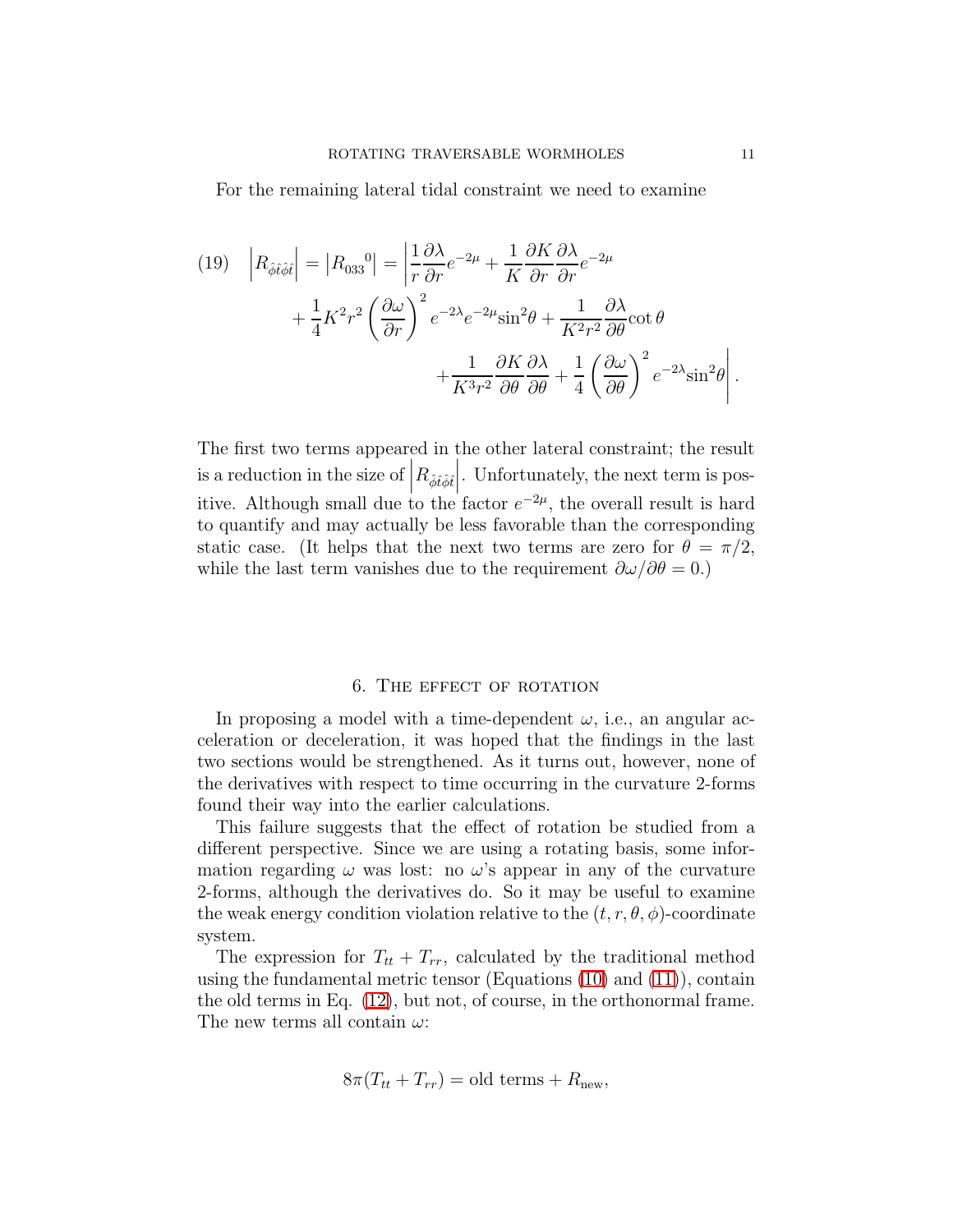where

$$
R_{\text{new}} =
$$
  
\n
$$
- \frac{1}{2} \omega K^3 r^4 \frac{\partial K}{\partial r} \frac{\partial \omega}{\partial r} e^{-2\lambda} e^{-2\mu} \sin^2 \theta + \left(-\frac{1}{2}\right) \omega K^4 r^3 \frac{\partial \omega}{\partial r} e^{-2\lambda} e^{-2\mu} \sin^2 \theta
$$
  
\n
$$
- \omega K r^2 \frac{\partial K}{\partial \theta} \frac{\partial \omega}{\partial \theta} e^{-2\lambda} \sin^2 \theta - \frac{1}{2} \omega K^2 r^2 \frac{\partial^2 \omega}{\partial \theta^2} e^{-2\lambda} \sin^2 \theta
$$
  
\n
$$
+ \frac{1}{2} \omega K^2 r^2 \frac{\partial \omega}{\partial \theta} \frac{\partial \lambda}{\partial \theta} e^{-2\lambda} \sin^2 \theta - \frac{3}{2} \omega K^2 r^2 \frac{\partial \omega}{\partial \theta} e^{-2\lambda} \sin \theta \cos \theta.
$$

 $R_{\text{new}}$  obviously vanishes if  $\omega$  does. The last four terms vanish if we assume, as before, that  $\partial \omega / \partial \theta = 0$ . With the functions used earlier, the first term is negative and the second positive. Unless  $\partial K/\partial r$  is very small, this result is, once again, hard to quantify.

The situation is rather different if we return to the assumption of spherical symmetry, while retaining  $\omega$ , assumed to be positive. Then  $K = 1$  and  $\lambda$  and  $\mu$  are independent of  $\theta$ . In the  $(t, r, \theta, \phi)$ -coordinate system, using the outgoing null vector  $(1, 1, 0, 0)$ , we have

<span id="page-11-1"></span>(20) 
$$
\rho - \tau = re^{-2\mu} \left( \frac{\partial \lambda}{\partial r} + \frac{\partial \lambda}{\partial r} \sin^2 \theta \right) + re^{-2\mu} \left( \frac{\partial \mu}{\partial r} + \frac{\partial \mu}{\partial r} \sin^2 \theta \right) + \left( -\frac{1}{2} \right) \omega r^3 \frac{\partial \omega}{\partial r} e^{-2\lambda} e^{-2\mu} \sin^2 \theta.
$$

Since  $\omega > 0$ , the last term is positive. So if  $\omega$  is large, the WEC violation is much reduced.

While the resulting reduction in the WEC violation is a welcome surprise, some words of caution are in order. The last term in Eq. [\(20\)](#page-11-1) suggests that if  $\omega$  is large enough, the WEC violation can be eliminated altogether. But as explained by Teo [\[12\]](#page-16-11), for a rapidly rotating wormhole it may not be possible to use a radially outgoing null vector since the  $g_{tt}$  component of the fundamental metric tensor may no longer be negative, as can be seen from the line element, Eq. [\(5\)](#page-3-0).

#### <span id="page-11-2"></span>7. Additional considerations

<span id="page-11-0"></span>It was pointed out in a recent paper by Perez Bergliaffa and Hibberd [\[13\]](#page-16-12) that the metric [\(4\)](#page-2-0) used in this paper may require further restrictions. In particular, it is shown that a wormhole of the type studied by Teo [\[12\]](#page-16-11) cannot be generated by a perfect fluid or by a fluid with anisotropic stresses. In the first case the condition

$$
(21) \tG_{12} = 0
$$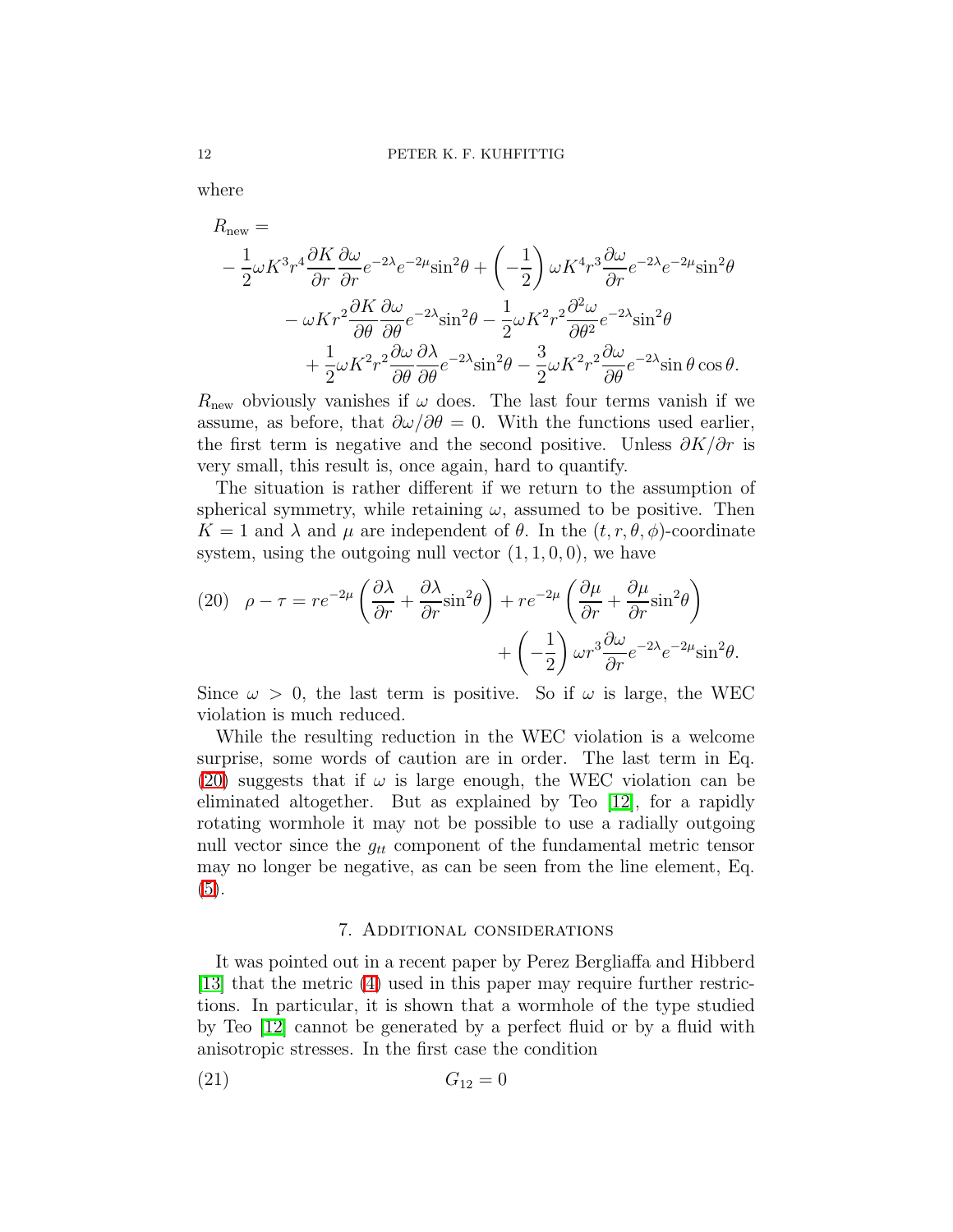<span id="page-12-0"></span>is violated and in the second case,

$$
(22) \t G_{00} + G_{33} \ge 2 G_{03}.
$$

These conditions seem to be met if the metric [\(4\)](#page-2-0) includes the functions  $\lambda$  and  $\mu$  used in this paper, that is, Equations [\(14\)](#page-7-0) and [\(15\)](#page-7-1), respectively.

For example, to check Condition [\(21\)](#page-11-2), a short calculation yields

$$
G_{12} = \frac{1}{2} K r \frac{\partial \omega}{\partial r} \frac{\partial \omega}{\partial \theta} e^{-2\lambda} e^{-\mu} \sin^2 \theta + \frac{1}{Kr^2} \left( \frac{\partial \lambda}{\partial \theta} + \frac{\partial \mu}{\partial \theta} \right) e^{-\mu} + \frac{1}{K^2 r} \frac{\partial K}{\partial r} \left( \frac{\partial \lambda}{\partial \theta} + \frac{\partial \mu}{\partial \theta} \right) e^{-\mu} - \frac{1}{Kr} \frac{\partial \lambda}{\partial r} \left( \frac{\partial \lambda}{\partial \theta} - \frac{\partial \mu}{\partial \theta} \right) e^{-\mu} - \frac{1}{Kr} \frac{\partial^2 \lambda}{\partial r \partial \theta} e^{-\mu} - \frac{1}{K^2 r} \frac{\partial^2 K}{\partial r \partial \theta} e^{-\mu} + \frac{1}{K^3 r} \frac{\partial K}{\partial r} \frac{\partial K}{\partial \theta} e^{-\mu}.
$$

Each term contains  $e^{-\mu}$ , so that  $G_{12} \approx 0$  near the throat.

Even more favorable is the outcome of the check on Condition [\(22\)](#page-12-0): five of the terms in  $G_{03}$  contain the factor  $\partial \omega / \partial \theta$ , which is equal to zero. The remaining terms all contain the factor  $e^{-2\mu}$ , so that  $G_{03} \approx 0$ near the throat. The left side,  $G_{00} + G_{33}$ , contains only two terms that are neither strictly positive, nor zero, nor contain the factor  $e^{-2\mu}$ . But these two terms are strongly overshadowed by several terms that are strictly positive. So Condition [\(22\)](#page-12-0) is easily met in the vicinity of the throat.

Since the vicinity of the throat is the only region that really matters, we can construct (in the usual manner) a solution with a suitable radial cut-off of the stress-energy tensor. Our solution can then be joined, at least in principle, to an external solution also satisfying the desired conditions. (For a discussion of the required junction conditions, see Ref. [\[20\]](#page-16-19).)

It is indeed surprising that  $\lambda$  and  $\mu$ , which were chosen for entirely different reasons, are sufficient for satisfying Conditions [\(21\)](#page-11-2) and [\(22\)](#page-12-0), thereby overcoming the objections raised to the wormhole in Teo [\[12\]](#page-16-11). Unfortunately, Ref [\[13\]](#page-16-12) discusses other conditions, some of which are not so easily checked. So it may still be necessary to "incorporate more realistic (in the astrophysical sense) features, for example heat flux" (Ref [\[13\]](#page-16-12)). Future investigations of these issues could be extended to include stability conditions, especially for rotating wormholes, since such conditions may also require "more realistic features."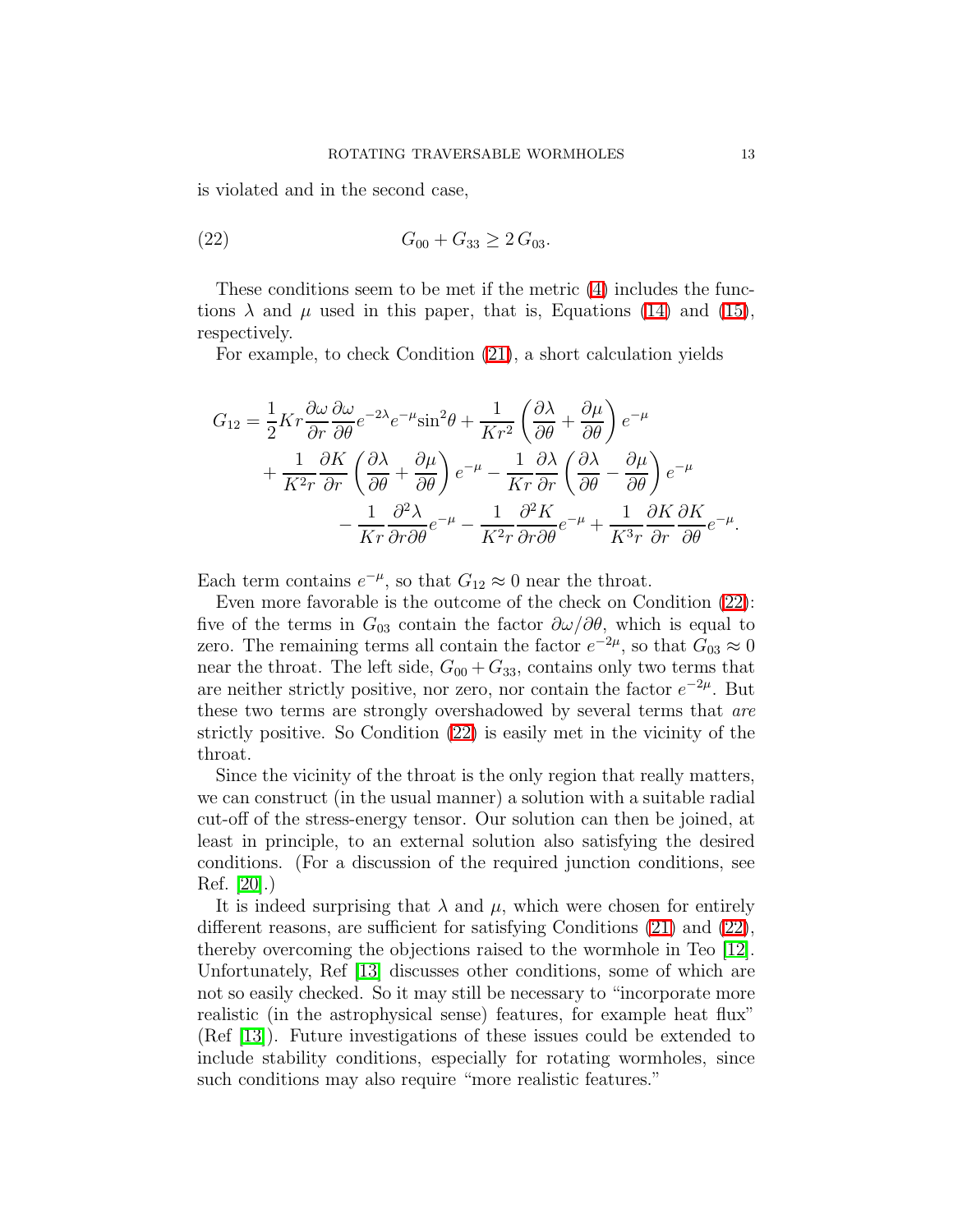# 8. Conclusion

In this paper the MT wormhole solution was generalized to wormholes which are both rotating and axially symmetric, i.e., symmetric with respect to the axis of rotation. It was concluded that the unavoidable violation of the weak energy condition is less severe than in the spherically symmetric case. The radial tidal constraint is more easily met due to the rotation. An improvement was also found in one of the lateral tidal constraints. Making the angular velocity  $\omega$  time-dependent does not help since none of the time-derivatives in the Appendix appeared in the calculations. Furthermore,  $\omega$  must be independent of  $\theta$ , in agreement with Ref. [\[23\]](#page-16-21). Finally, the magnitude of the angular velocity may have little effect on the WEC violation for an axially symmetric wormhole. In the spherically symmetric case, however, a rapid rotation will result in a reduction in the WEC violation, as long as  $\omega$ is not excessively large.

### **APPENDIX**

This appendix lists the curvature 2-forms  $\Omega^{i}_{j}$ .

$$
\Omega^{0}_{1} = A(1,0)\,\theta^{1}\wedge\theta^{0} + A(2,0)\,\theta^{2}\wedge\theta^{0} + A(3,0)\,\theta^{3}\wedge\theta^{0} + A(3,1)\,\theta^{3}\wedge\theta^{1} + A(3,2)\,\theta^{3}\wedge\theta^{2},
$$

where

$$
A(1,0) = e^{-2\mu} \left[ \frac{\partial^2 \lambda}{\partial r^2} - \frac{\partial \lambda}{\partial r} \frac{\partial \mu}{\partial r} + \left( \frac{\partial \lambda}{\partial r} \right)^2 \right] - \frac{3}{4} K^2 r^2 \left( \frac{\partial \omega}{\partial r} \right)^2 e^{-2\lambda} e^{-2\mu} \sin^2 \theta + \frac{1}{K^2 r^2} \frac{\partial \lambda}{\partial \theta} \frac{\partial \mu}{\partial \theta},
$$

$$
A(2,0) = \frac{1}{Kr}e^{-\mu} \left( \frac{\partial^2 \lambda}{\partial r \partial \theta} - \frac{\partial \lambda}{\partial r} \frac{\partial \mu}{\partial \theta} + \frac{\partial \lambda}{\partial r} \frac{\partial \lambda}{\partial \theta} \right)
$$
  
 
$$
- \frac{3}{4}Kr \frac{\partial \omega}{\partial r} \frac{\partial \omega}{\partial \theta} e^{-2\lambda} e^{-\mu} \sin^2 \theta - \frac{1}{Kr^2} \frac{\partial \lambda}{\partial \theta} e^{-\mu} - \frac{1}{K^2r} \frac{\partial K}{\partial r} \frac{\partial \lambda}{\partial \theta} e^{-\mu},
$$

$$
A(3,0) = -\frac{1}{2}Kr\frac{\partial}{\partial t}\left(\frac{\partial \omega}{\partial r}\right)e^{-2\lambda}e^{-\mu}\sin\theta,
$$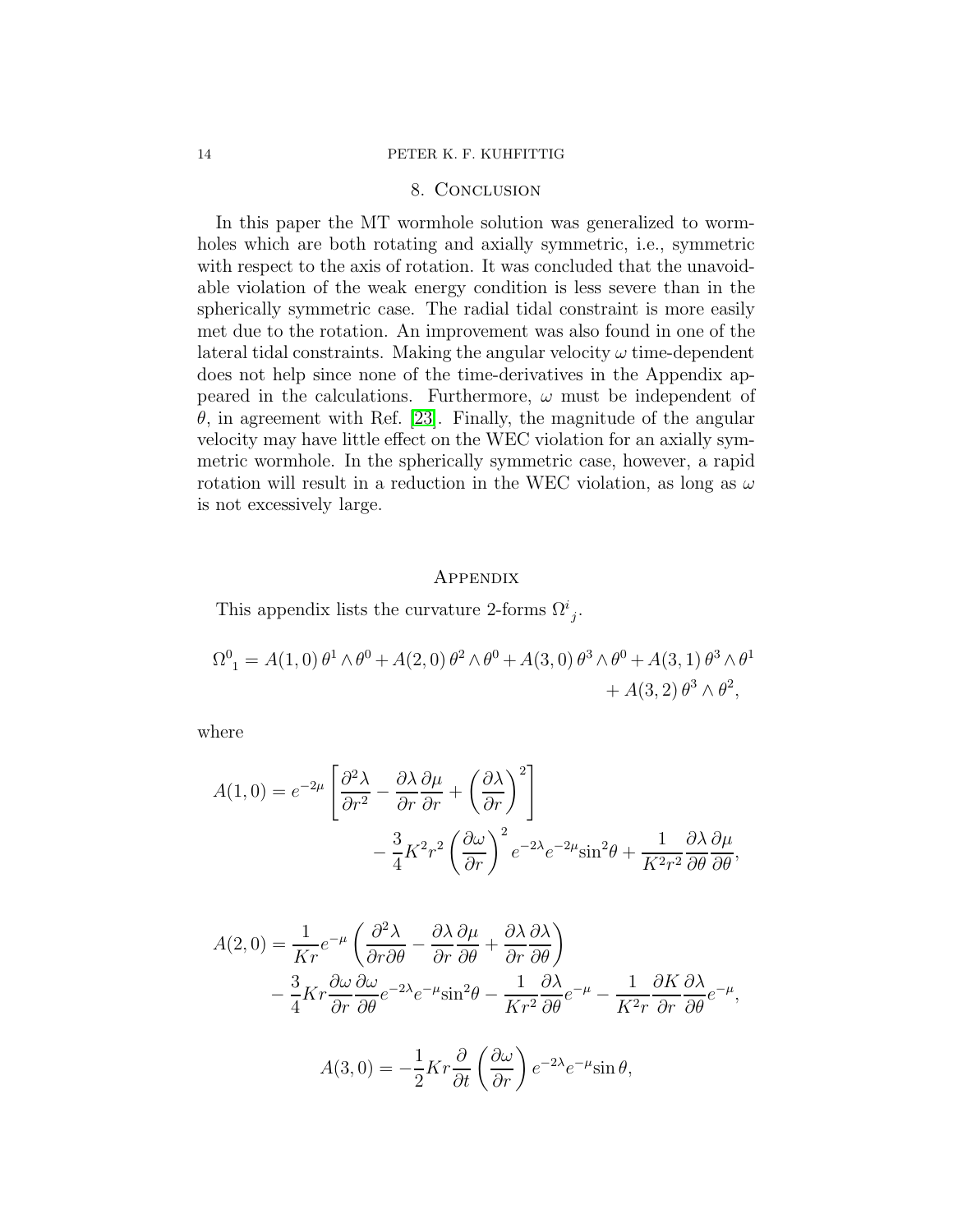$$
A(3,1) = -\frac{3}{2}K\frac{\partial\omega}{\partial r}e^{-\lambda}e^{-2\mu}\sin\theta - \frac{1}{2}Kr\frac{\partial^2\omega}{\partial r^2}e^{-\lambda}e^{-2\mu}\sin\theta + \frac{1}{2}Kr\frac{\partial\omega}{\partial r}\frac{\partial\lambda}{\partial r}e^{-\lambda}e^{-2\mu}\sin\theta + \frac{1}{2}Kr\frac{\partial\omega}{\partial r}\frac{\partial\mu}{\partial r}e^{-\lambda}e^{-2\mu}\sin\theta - \frac{1}{2Kr}\frac{\partial\omega}{\partial\theta}\frac{\partial\mu}{\partial\theta}e^{-\lambda}\sin\theta - \frac{3}{2}r\frac{\partial K}{\partial r}\frac{\partial\omega}{\partial r}e^{-\lambda}e^{-2\mu}\sin\theta,
$$

$$
A(3,2) = \frac{1}{2} \frac{\partial \omega}{\partial r} \left( \frac{\partial \lambda}{\partial \theta} + \frac{\partial \mu}{\partial \theta} \right) e^{-\lambda} e^{-\mu} \sin \theta - \frac{\partial \omega}{\partial r} e^{-\lambda} e^{-\mu} \cos \theta - \frac{1}{K} \frac{\partial K}{\partial \theta} \frac{\partial \omega}{\partial r} e^{-\lambda} e^{-\mu} \sin \theta - \frac{1}{2} \frac{\partial^2 \omega}{\partial r \partial \theta} e^{-\lambda} e^{-\mu} \sin \theta.
$$

$$
\Omega^0{}_2 = B(1,0)\,\theta^1 \wedge \theta^0 + B(2,0)\,\theta^2 \wedge \theta^0 + B(3,0)\,\theta^3 \wedge \theta^0 \n+ B(3,1)\,\theta^3 \wedge \theta^1 + B(3,2)\,\theta^3 \wedge \theta^2,
$$

where  $B(1, 0) = A(2, 0),$ 

$$
B(2,0) = \frac{1}{r} \frac{\partial \lambda}{\partial r} e^{-2\mu} + \frac{1}{K^2 r^2} \frac{\partial^2 \lambda}{\partial \theta^2} + \frac{1}{K^2 r^2} \left(\frac{\partial \lambda}{\partial \theta}\right)^2 - \frac{1}{K^3 r^2} \frac{\partial K}{\partial \theta} \frac{\partial \lambda}{\partial \theta} + \frac{1}{K} \frac{\partial K}{\partial r} \frac{\partial \lambda}{\partial r} e^{-2\mu} - \frac{3}{4} \left(\frac{\partial \omega}{\partial \theta}\right)^2 e^{-2\lambda} \sin^2 \theta,
$$

$$
B(3,0) = -\frac{1}{2}\frac{\partial}{\partial t}\left(\frac{\partial \omega}{\partial \theta}\right)e^{-2\lambda}\sin\theta,
$$

$$
B(3,1) = -\frac{1}{2r} \frac{\partial \omega}{\partial \theta} e^{-\lambda} e^{-\mu} \sin \theta - \frac{1}{2} \frac{\partial^2 \omega}{\partial r \partial \theta} e^{-\lambda} e^{-\mu} \sin \theta + \frac{1}{2} \frac{\partial \omega}{\partial \theta} \frac{\partial \lambda}{\partial r} e^{-\lambda} e^{-\mu} \sin \theta + \frac{1}{2} \frac{\partial \omega}{\partial r} \frac{\partial \mu}{\partial \theta} e^{-\lambda} e^{-\mu} \sin \theta - \frac{1}{2} \frac{\partial \omega}{\partial r} e^{-\lambda} e^{-\mu} \cos \theta - \frac{1}{2K} \frac{\partial K}{\partial r} \frac{\partial \omega}{\partial \theta} e^{-\lambda} e^{-\mu} \sin \theta - \frac{1}{2K} \frac{\partial K}{\partial \theta} \frac{\partial \omega}{\partial r} e^{-\lambda} e^{-\mu} \sin \theta,
$$

$$
B(3,2) = -\frac{1}{2Kr} \frac{\partial^2 \omega}{\partial \theta^2} e^{-\lambda} \sin \theta + \frac{1}{2Kr} \frac{\partial \omega}{\partial \theta} \frac{\partial \lambda}{\partial \theta} e^{-\lambda} \sin \theta
$$
  

$$
- \frac{3}{2Kr} \frac{\partial \omega}{\partial \theta} e^{-\lambda} \cos \theta - \frac{1}{2} K \frac{\partial \omega}{\partial r} e^{-\lambda} e^{-2\mu} \sin \theta - \frac{1}{2} r \frac{\partial K}{\partial r} \frac{\partial \omega}{\partial r} e^{-\lambda} e^{-2\mu} \sin \theta
$$
  

$$
- \frac{1}{K^2 r} \frac{\partial K}{\partial \theta} \frac{\partial \omega}{\partial \theta} e^{-\lambda} \sin \theta.
$$

 $\Omega^0_{3} = C(1,0) \,\theta^1 \wedge \theta^0 + C(2,0) \,\theta^2 \wedge \theta^0 + C(3,0) \,\theta^3 \wedge \theta^0 + C(2,1) \,\theta^2 \wedge \theta^1,$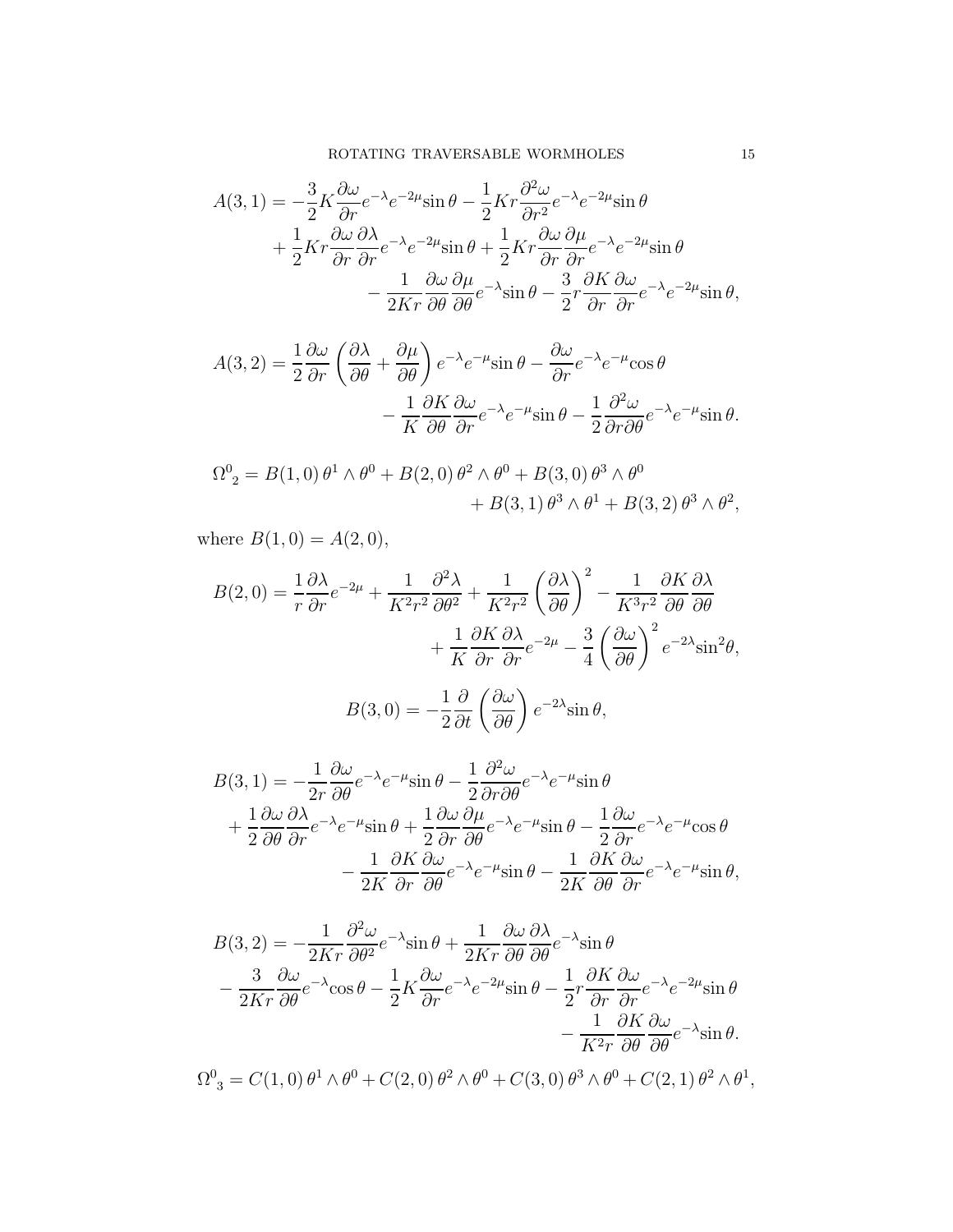where

$$
C(1,0) = -\frac{1}{2}Kr\frac{\partial}{\partial t}\left(\frac{\partial \omega}{\partial r}\right)e^{-2\lambda}e^{-\mu}\sin\theta,
$$

$$
C(2,0) = -\frac{1}{2}\frac{\partial}{\partial t}\left(\frac{\partial \omega}{\partial \theta}\right)e^{-2\lambda}\sin\theta,
$$

$$
C(3,0) = \frac{1}{r} \frac{\partial \lambda}{\partial r} e^{-2\mu} + \frac{1}{K} \frac{\partial K}{\partial r} \frac{\partial \lambda}{\partial r} e^{-2\mu} + \frac{1}{4} K^2 r^2 \left(\frac{\partial \omega}{\partial r}\right)^2 e^{-2\lambda} e^{-2\mu} \sin^2 \theta
$$

$$
+ \frac{1}{K^2 r^2} \frac{\partial \lambda}{\partial \theta} \cot \theta + \frac{1}{K^3 r^2} \frac{\partial K}{\partial \theta} \frac{\partial \lambda}{\partial \theta} + \frac{1}{4} \left(\frac{\partial \omega}{\partial \theta}\right)^2 e^{-2\lambda} \sin^2 \theta,
$$

$$
C(2, 1) = -\frac{1}{2} \frac{\partial \omega}{\partial r} \frac{\partial \lambda}{\partial \theta} e^{-\lambda} e^{-\mu} \sin \theta + \frac{1}{2} \frac{\partial \omega}{\partial \theta} \frac{\partial \lambda}{\partial r} e^{-\lambda} e^{-\mu} \sin \theta - \frac{1}{2r} \frac{\partial \omega}{\partial \theta} e^{-\lambda} e^{-\mu} \sin \theta + \frac{1}{2} \frac{\partial \omega}{\partial r} e^{-\lambda} e^{-\mu} \cos \theta - \frac{1}{2K} \frac{\partial K}{\partial r} \frac{\partial \omega}{\partial \theta} e^{-\lambda} e^{-\mu} \sin \theta + \frac{1}{2K} \frac{\partial K}{\partial \theta} \frac{\partial \omega}{\partial r} e^{-\lambda} e^{-\mu} \sin \theta \Omega^1{}_2 = D(3, 0) \theta^3 \wedge \theta^0 + D(2, 1) \theta^2 \wedge \theta^1,
$$

where  $D(3,0) = -C(2,1),$ 

$$
D(2,1) = \frac{2}{Kr} \frac{\partial K}{\partial r} e^{-2\mu} - \frac{1}{r} \frac{\partial \mu}{\partial r} e^{-2\mu} + \frac{1}{K^2 r^2} \frac{\partial^2 \mu}{\partial \theta^2} + \frac{1}{K^2 r^2} \left(\frac{\partial \mu}{\partial \theta}\right)^2 + \frac{1}{K} \frac{\partial^2 K}{\partial r^2} e^{-2\mu} - \frac{1}{K} \frac{\partial K}{\partial r} \frac{\partial \mu}{\partial r} e^{-2\mu} - \frac{1}{K^3 r^2} \frac{\partial K}{\partial \theta} \frac{\partial \mu}{\partial \theta}.
$$

 $\Omega^1_{3} = E(1,0) \,\theta^1 \wedge \theta^0 + E(2,0) \,\theta^2 \wedge \theta^0 + E(3,1) \,\theta^3 \wedge \theta^1 + E(3,2) \,\theta^3 \wedge \theta^2$ where  $E(1,0) = -A(3,1), E(2,0) = -B(3,1),$ 

$$
E(3,1) = \frac{2}{Kr} \frac{\partial K}{\partial r} e^{-2\mu} - \frac{1}{r} \frac{\partial \mu}{\partial r} e^{-2\mu} + \frac{1}{K} \frac{\partial^2 K}{\partial r^2} e^{-2\mu} - \frac{1}{K} \frac{\partial K}{\partial r} \frac{\partial \mu}{\partial r} e^{-2\mu} + \frac{1}{4} K^2 r^2 \left(\frac{\partial \omega}{\partial r}\right)^2 e^{-2\lambda} e^{-2\mu} \sin^2 \theta + \frac{1}{K^2 r^2} \frac{\partial \mu}{\partial \theta} \cot \theta + \frac{1}{K^3 r^2} \frac{\partial K}{\partial \theta} \frac{\partial \mu}{\partial \theta},
$$

$$
E(3,2) = -\frac{1}{Kr^2} \frac{\partial \mu}{\partial \theta} e^{-\mu} - \frac{1}{K^2 r} \frac{\partial K}{\partial r} \frac{\partial \mu}{\partial \theta} e^{-\mu} + \frac{1}{K^2 r} \frac{\partial^2 K}{\partial r \partial \theta} e^{-\mu} + \frac{1}{4} K r \frac{\partial \omega}{\partial r} \frac{\partial \omega}{\partial \theta} e^{-2\lambda} e^{-\mu} \sin^2 \theta - \frac{1}{K^3 r} \frac{\partial K}{\partial r} \frac{\partial K}{\partial \theta} e^{-\mu}.
$$

$$
\Omega_3^2 = F(1,0)\,\theta^1 \wedge \theta^0 + F(2,0)\,\theta^2 \wedge \theta^0 + F(3,1)\,\theta^3 \wedge \theta^1 + F(3,2)\,\theta^3 \wedge \theta^2,
$$